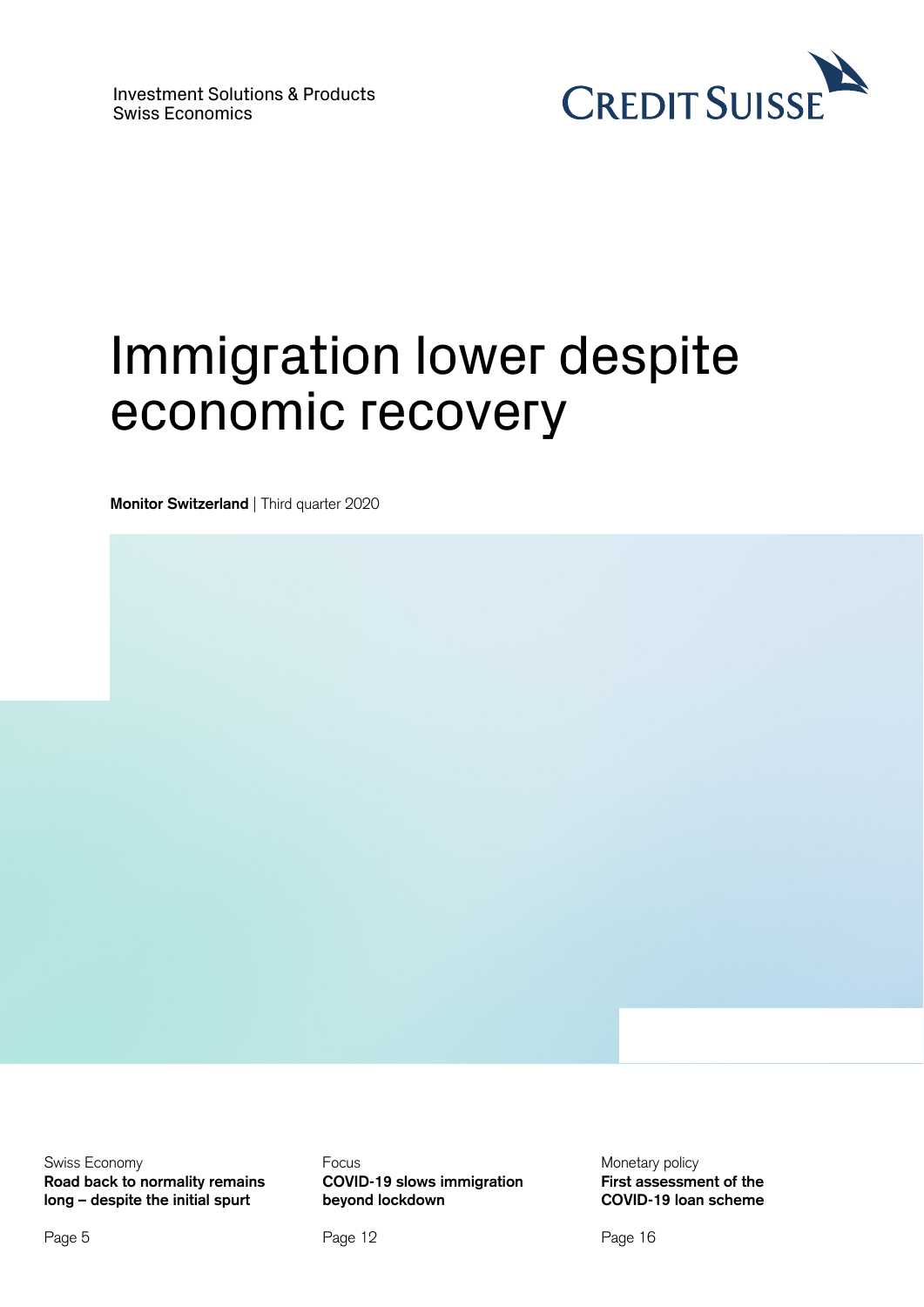# Impressum

## **Publisher, Credit Suisse AG, Investment Solutions & Products**

Nannette Hechler-Fayd'herbe Head of Global Economics & Research +41 44 333 17 06 nannette.hechler-fayd'herbe@credit-suisse.com

Oliver Adler Chief Economist Switzerland +41 44 333 09 61 oliver.adler@credit-suisse.com



## **Authors**

Oliver Adler

Maxime Botteron

Sara Carnazzi Weber

Emilie Gachet

Tiziana Hunziker

Alexander Lohse

Claude Maurer

Thomas Rieder

Fabian Waltert

 $\sum_{\substack{0 \leq x \leq 1}}^{\infty}$ 

# **Contribution**

Ewelina Krankowska-Kedziora

Tomasz Limberger

# **Editorial deadline**

9 September 2020

# © **Copyright**

The publication may be quoted providing the source is indicated. Copyright © 2020 Credit Suisse Group AG and/or affiliated companies. All rights reserved.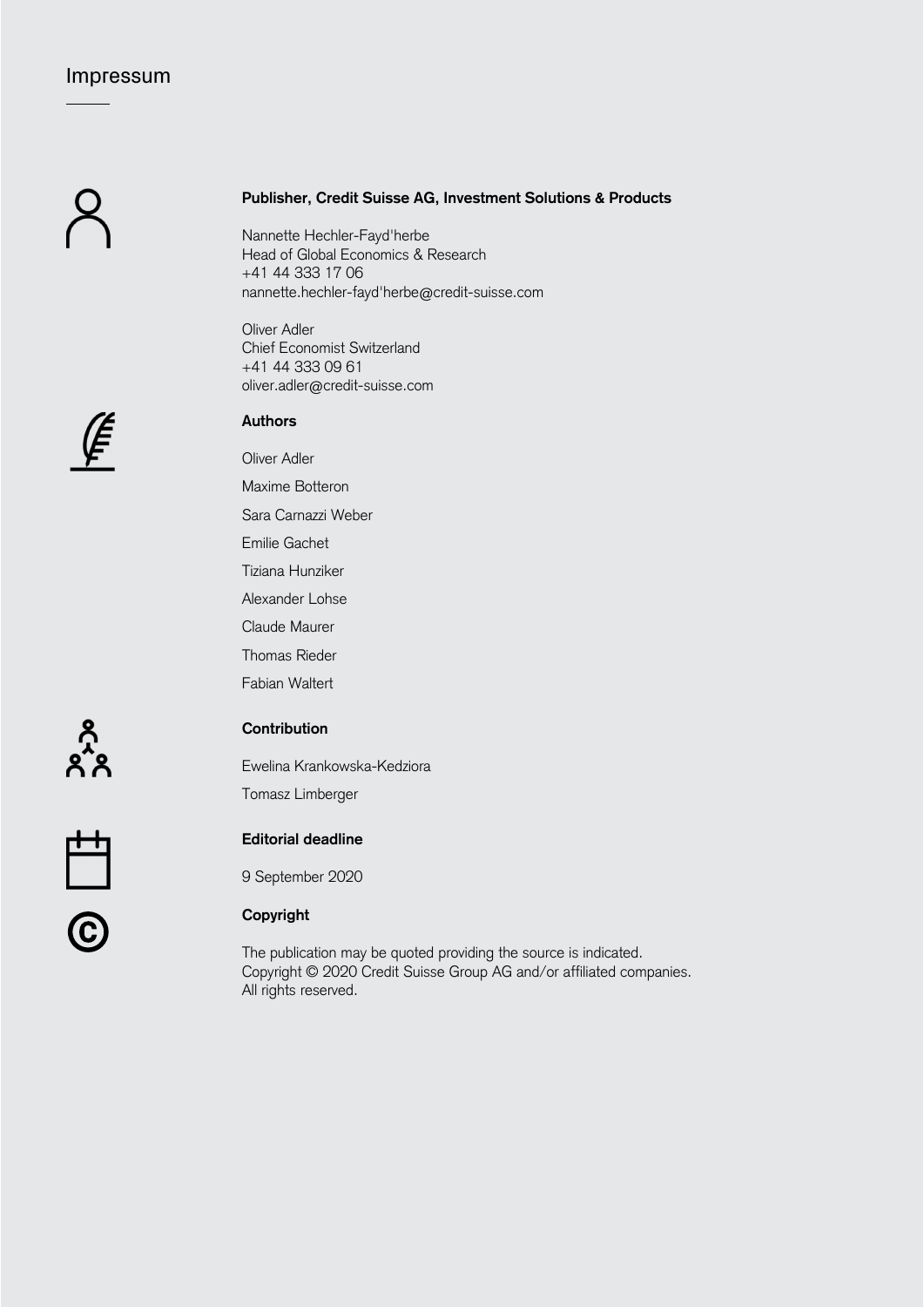## Dear readers

The exit from lockdown has enabled the economy in Switzerland and elsewhere to bounce back quickly, as households have once again been able to spend their money – including the funds saved during lockdown. The basis for Switzerland's recovery was laid in the form of the targeted monetary and fiscal policy measures taken at the start of the crisis – specifically the expanded opportunity to claim short-time working compensation and the state-backed COVID-19 loans granted by the banks.

Our forecasts are assuming that while the economic recovery will persist over the next few quarters, its tempo will weaken, above all due to a still frail labor market. Economic activity will also be held back by the stubborn presence of the pandemic. That said, we are not expecting either Switzerland or any of its key trading partners to have to resort to far-reaching lockdown measures once again.

Should this moderately optimistic forecast prove correct, the question now is how to bring an end to the various emergency measures taken on the economic policy front. Any negative side-effects and misplaced incentives caused by these measures need to be corrected, yet without simultaneously stalling the process of economic recovery. For example, short-time working harbors the risk that employees will be dissuaded from looking for new jobs, or that uncompetitive companies will be indirectly subsidized. The COVID-19 loans in turn increase the risk of companies becoming excessively leveraged, which over the course of time could potentially lead to bankruptcies. Up until now, the debate in connection with the coronavirus measures appears to us to be overly focused on government debt, with too little attention being paid to preserving and strengthening the financial health of the private sector, and to the risk of throttling growth opportunities in the future.

The Swiss people will shortly vote on an exit of another kind at the ballot box. In the discussion over the free movement of persons too, the crux of the matter is the extent to which immigration into Switzerland should be governed by interventionist measures or market forces. The current system, in which the state corrects any negative side-effects of purely market-driven immigration with so-called "flanking measures", appears to us to be much better than the alternative, namely state-decreed border closures of the kind the country experienced during the COVID-19 crisis, or a modified version of the same, i.e. quotas determined by the state. As our Focus article (p. 12) shows, a gradual slowdown in net immigration over the next year or two appears likely even under the current regime.

André Helfenstein Oliver Adler CEO Credit Suisse (Switzerland) Ltd Chief Economist Switzerland

River Adler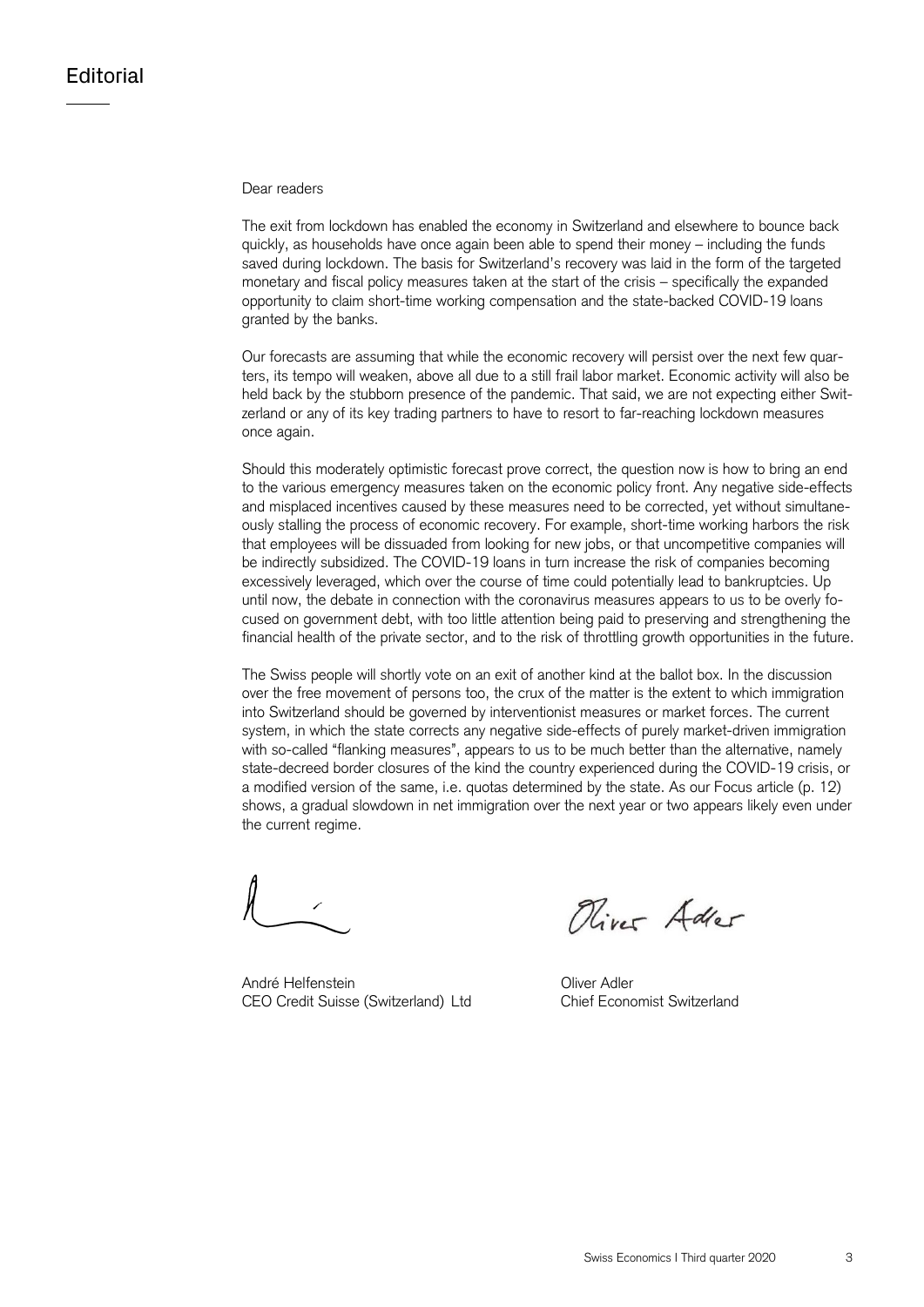| Economy                                                                                                                                                                                                                                                                                                           | 5  |
|-------------------------------------------------------------------------------------------------------------------------------------------------------------------------------------------------------------------------------------------------------------------------------------------------------------------|----|
| Road back to normality remains long - despite the intermediate sprint                                                                                                                                                                                                                                             |    |
| The unprecedented economic slump in the first half of 2020 is now being followed by a<br>rapid recovery. The further progress of which is likely to be rather sluggish, however. The<br>development of gross domestic product is thus resembling a "lopsided V".                                                  |    |
| <b>Economy Monitor</b>                                                                                                                                                                                                                                                                                            | 9  |
| <b>Sectors   Monitor</b>                                                                                                                                                                                                                                                                                          | 10 |
| Focus – immigration                                                                                                                                                                                                                                                                                               | 12 |
| COVID-19 slows immigration beyond lockdown                                                                                                                                                                                                                                                                        |    |
| Thanks to high immigration in the first quarter and a decline in the number of people<br>emigrating, net migration to Switzerland should decline only slightly in 2020, despite the<br>coronavirus crisis. However, net migration is likely to weaken further in 2021, despite the<br>expected economic recovery. |    |
| Review: development of immigration since introduction of free                                                                                                                                                                                                                                                     |    |
| movement of persons                                                                                                                                                                                                                                                                                               | 15 |
| <b>Monetary policy</b>                                                                                                                                                                                                                                                                                            | 16 |
| First assessment of the COVID-19 loan scheme                                                                                                                                                                                                                                                                      |    |
| To support companies confronted with a sudden halt in cash flow, banks offered cheap<br>loans guaranteed by the Swiss government until 31 July. Corporates borrowed CHF 17 bn<br>and defaults have been very limited so far.                                                                                      |    |
| <b>Monetary policy I Monitor</b>                                                                                                                                                                                                                                                                                  | 17 |
| <b>Real Estate I Monitor</b>                                                                                                                                                                                                                                                                                      | 18 |
| <b>Credit Suisse Leading Indicators</b>                                                                                                                                                                                                                                                                           | 19 |
| <b>Forecasts and Indicators</b>                                                                                                                                                                                                                                                                                   | 21 |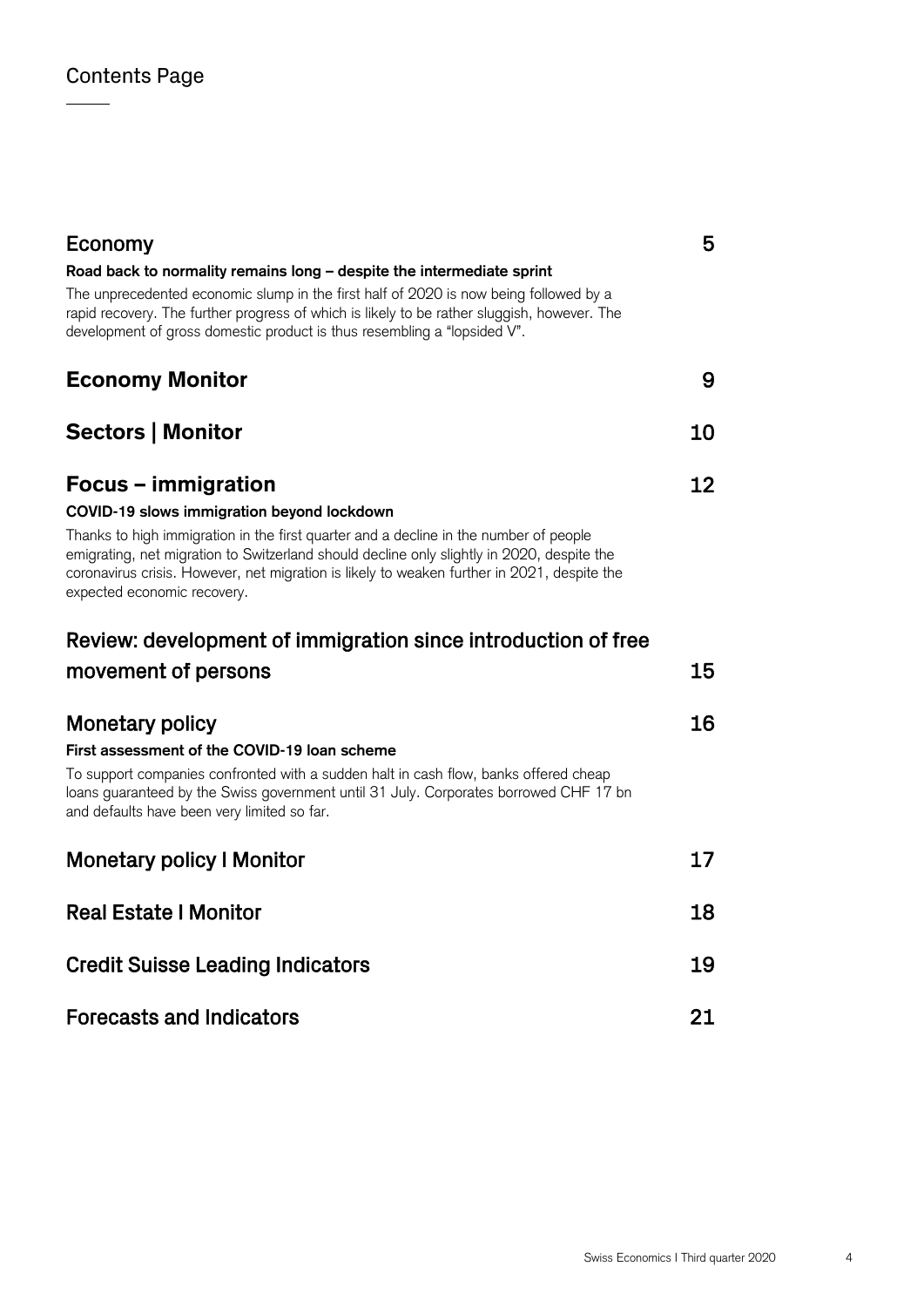# Road back to normality remains long – despite the intermediate sprint

**The unprecedented economic slump in the first half of 2020 is now being followed by a rapid recovery. The further progress of which is likely to be rather sluggish, however. The development of gross domestic product is thus resembling a "lopsided V".** 

**Historically huge GDP slump in H1 2020** 

In the second quarter of 2020, Swiss gross domestic product (GDP) collapsed in an unprecedented fashion: GDP slumped by 8.2% compared to the first quarter, the sharpest decline since quarterly figures were first recorded by the State Secretariat for Economic Affairs (SECO) back in 1980. What's more, this slump was more than four times as severe as the one experienced during the financial crisis of 2008/2009. Even in the first quarter of the year, GDP declined by what was at that point a record-high 2.5%. The resulting collapse in Swiss GDP in the first half of 2020 was comparable to that recorded by the US and Germany, but nothing like as great as that recorded in Italy, France, and the UK (cf. Fig. 1). In Sweden, by contrast, the negative development was less pronounced.

# **Mobility restrictions as key driver of slump**

The second quarter marks the nadir of the COVID-19 crisis because it encompasses the majority of the days in which draconian measures are in place to contain the virus. There is a high correlation generally between the rigor of such measures (as measured by the University of Oxford's "Stringency Index") and the development of GDP (cf. Fig. 2). In particular, the initiated lockdown measures dramatically curtailed the mobility of consumers and workers alike. According to our calculations, around a third of all goods and services were unavailable – or only obtainable with difficulty – for Swiss consumers during the lockdown period. However, the measures decreed to contain the spread of the pandemic were probably economically necessary, as they changed the behavior of people to the "correct" extent. Indeed, a detailed study conducted by Nobel Prize-winning economist Michael Spence, which was based on comprehensive global data, arrives at the conclusion that it was not the rigor of the measures *per se* but the decline in mobility that was originally responsible for the decline in economic output<sup>1</sup>. However, mobility can actually decrease more strongly than expected when initiated measures are "too weak", specifically if consumers are unsettled by high infection rates and fatality figures. Moreover, Spence argues that it is crucial both from an epidemiological and from an economic perspective that measures are taken decisively, and above all implemented swiftly.



**Fig. 1: GDP decline in an international comparison Fig. 2: Restrictions go hand in hand with slump in GDP** 



Source: Datastream, Credit Suisse Source: Datastream, Credit Suisse Source: Datastream, Credit Suisse

 $1$  "Five lessons from tracking the global pandemic economy", Michael Spence and Long Chen at www.vox.org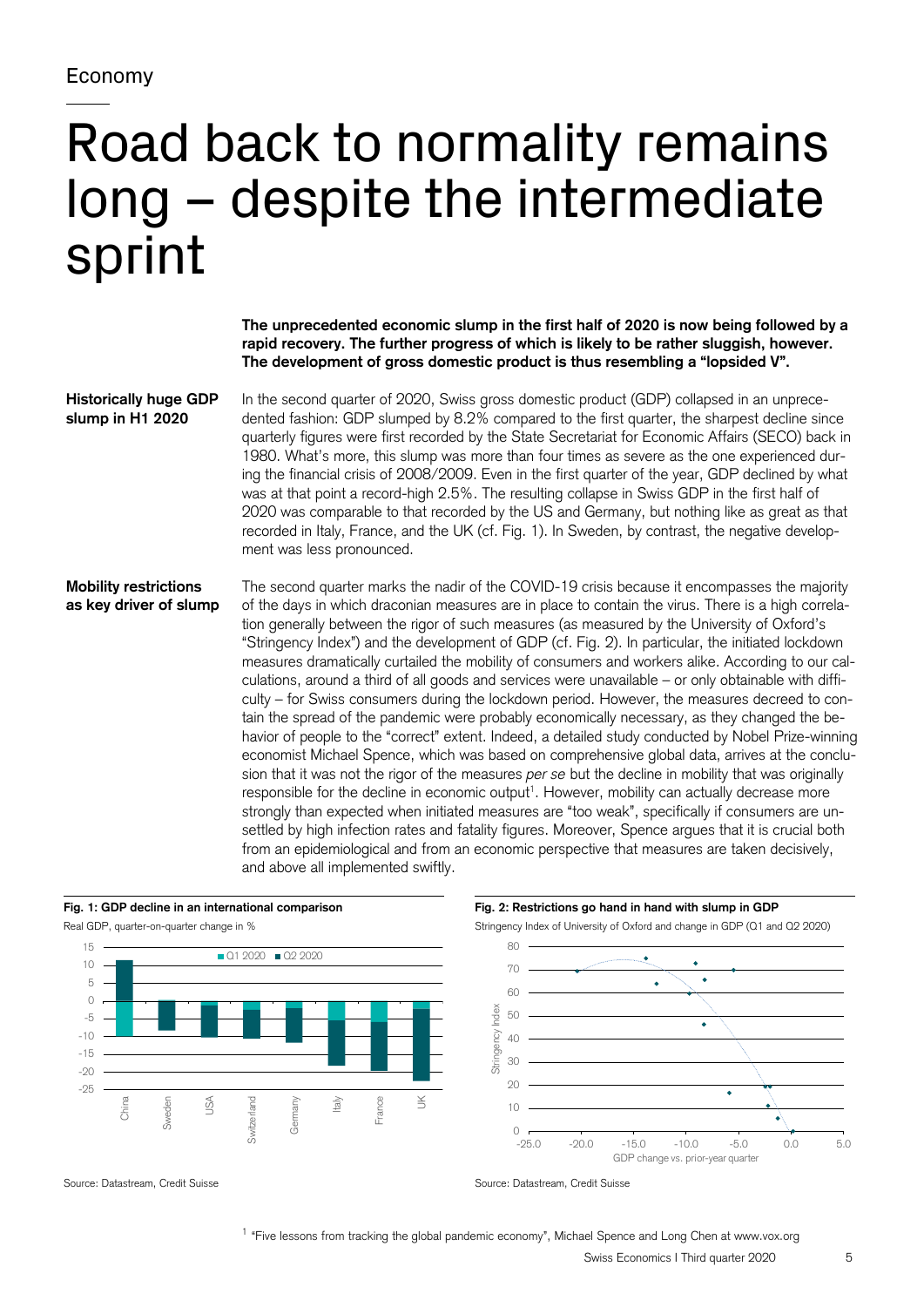| <b>Switzerland fared</b><br>relatively well | According to statistics compiled by Apple, the decline of mobility in Switzerland was comparable to<br>that in Germany, but much less marked than in Italy, Spain, or France. Only in Sweden the mobil-<br>ity of the population was greater. The moderate nature of the lockdown strategy in Switzerland -<br>building sites and manufacturing businesses were not shut across the board, for example - and its<br>tangible impact on containing the virus are thus also two key reasons why the decline in Swiss<br>GDP was relatively low. Another positive aspect was the fact that measures to contain the nega-<br>tive consequences of the lockdown were implemented swiftly and efficiently. The impact of the<br>compensation for short-time working and the COVID-19 loans was felt within days of being an-<br>nounced. Moreover, Switzerland has a relatively advantageous industry sector breakdown, with a<br>high proportion of value creation coming from pharma, chemicals, and other sectors (including<br>commodities trading, banking, and insurance) that were not directly affected by the restrictions. |
|---------------------------------------------|--------------------------------------------------------------------------------------------------------------------------------------------------------------------------------------------------------------------------------------------------------------------------------------------------------------------------------------------------------------------------------------------------------------------------------------------------------------------------------------------------------------------------------------------------------------------------------------------------------------------------------------------------------------------------------------------------------------------------------------------------------------------------------------------------------------------------------------------------------------------------------------------------------------------------------------------------------------------------------------------------------------------------------------------------------------------------------------------------------------------------------|
| The economy is<br>rebounding,               | With the repeal of the majority of COVID-19 measures and the perception of a low risk of infec-<br>tion, mobility in Switzerland has normalized. When measured in terms of cellphone movements,<br>the level of mobility is now even higher than before the pandemic - although the summer weather<br>probably explains some of this increase (cf. Fig. 3). The economy is recovering as a direct result:<br>The Swiss Purchasing Managers Index (PMI) for the services sector and its equivalent for the<br>manufacturing industry have now both risen above the growth threshold, thus far pointing to a V-<br>shaped recovery (cf. Fig. 4). Retail sales in July were almost 10% above their pre-crisis levels,<br>with the increase most apparent in the "household", "leisure", and "garden" areas (whereas "cloth-<br>ing and shoes" remained clearly in negative territory). Prompt data released by SIX Group relating<br>to bank card payments indicates that the positive momentum of consumer spending remained<br>high in August.                                                                                  |
| not least thanks to<br>catch-up purchases   | The current resurgence of consumer spending has also been fueled by the significant savings ac-<br>cumulated by the majority of households during the lockdown period, amounting to some CHF 8.0<br>billion in total. According to our estimates, around two-thirds of savings from this period of re-<br>stricted supply (i.e. around CHF 5.5 bn) are likely to be spent in the following months. Further-<br>more, when borders were closed there were considerably fewer purchases made by the Swiss<br>abroad, which has provided an estimated additional demand of CHF 2 billion <sup>2</sup> . Declining prices<br>and the desire to make up for lost time provided additional spending incentives.                                                                                                                                                                                                                                                                                                                                                                                                                      |





2014 2015 2016 2017 2018 2019 2020

 $\begin{array}{c}\n20 \\
2014\n\end{array}$ 

30

**Fig. 3: Swiss mobility higher than before the crisis Fig. 4: Purchasing managers indices (PMIs) indicate growth**

Source: intervista AG, Credit Suisse Source: procure.ch, Credit Suisse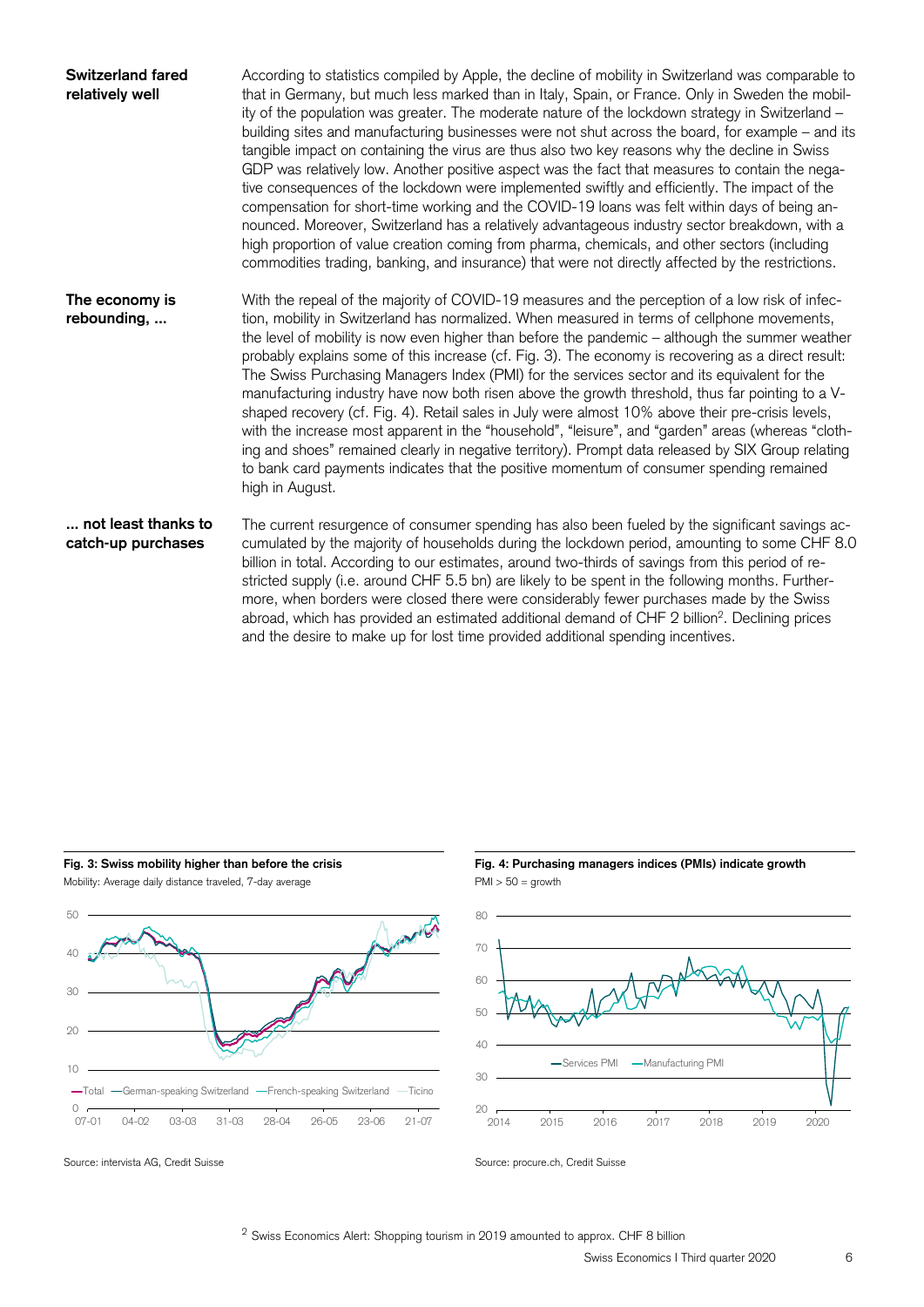| Recovery likely to<br>lose momentum                                                      | However, the post-lockdown catch-up effects are increasingly waning, which means the recovery<br>in consumer spending is also likely to lose momentum over the coming months. Generally speak-<br>ing, the key driver of private consumption is the labor market situation. Immigration, for example,<br>which on average accounts for more than a quarter of all growth in consumer spending, is closely<br>linked (and is likely to remain so) to the demand for labor thanks to the Free Movement of Per-<br>sons Agreement. Furthermore, perception of job security has a strong influence on consumer sen-<br>timent, and there is also at least a theoretical correlation between the development of employment<br>and the development of wages.                                                                                                                                                                                                                                                                                                                                                                                                                                                                                                                                                                                                                                                                                                                                                                                                                                                                               |
|------------------------------------------------------------------------------------------|--------------------------------------------------------------------------------------------------------------------------------------------------------------------------------------------------------------------------------------------------------------------------------------------------------------------------------------------------------------------------------------------------------------------------------------------------------------------------------------------------------------------------------------------------------------------------------------------------------------------------------------------------------------------------------------------------------------------------------------------------------------------------------------------------------------------------------------------------------------------------------------------------------------------------------------------------------------------------------------------------------------------------------------------------------------------------------------------------------------------------------------------------------------------------------------------------------------------------------------------------------------------------------------------------------------------------------------------------------------------------------------------------------------------------------------------------------------------------------------------------------------------------------------------------------------------------------------------------------------------------------------|
| <b>Rising unemployment</b><br>rate weighs on<br>sentiment                                | However, the labor market situation can be expected to remain difficult until well into next year.<br>Despite short-time working, the unemployment rate will probably rise over the next few months. In<br>specific terms, we are anticipating a rise from the current level of 3.4% to around 4.0% by mid-<br>2021 (2020 average: 3.2%; 2021: 3.9%). It is traditionally the case that a rise of this nature will<br>slow consumer spending growth even if it does not halt it altogether. As explained in detail in our<br>Focus article on page 12, net migration can be expected to decline further in the meantime. This<br>should likewise have the effect of restricting growth in consumer spending over the coming year.                                                                                                                                                                                                                                                                                                                                                                                                                                                                                                                                                                                                                                                                                                                                                                                                                                                                                                    |
| Slump in corporate<br>profitability makes<br>any significant rise in<br>wages improbable | Up until now, companies have absorbed the lion's share of the collapse in GDP themselves. For<br>example, Figure 5 makes it clear that the proportion of GDP accounted for by corporate earnings<br>has declined much more strongly than the level of employee remuneration: The slump compared<br>to Q4 2019 when measured against net operating surpluses amounted to 37%, compared to a<br>decline of just 7% when measured against employee compensation. Furthermore, the decline in<br>employee remuneration has been at least partly offset by transfers such as compensation for<br>short-time working. It is to be expected that companies will primarily be focusing on improving<br>their profitability over the coming months. As a consequence, over the coming year we can expect<br>to see significant restraint in new recruitment, a rise in unemployment as already mentioned, and<br>only marginal wage increases. Accordingly, we are expecting nominal wages to essentially tread<br>water in 2021 (+0.1%). Given that the level of prices is not set to fall any further (2021 inflation:<br>+0.3%; following -0.7% in 2020), the purchasing power of Swiss wages will actually decline<br>slightly next year. As an additional factor, consumer spending growth is likely to be further ham-<br>pered for as long as the coronavirus continues to preoccupy the economy. Although we are not<br>expecting another comprehensive lockdown, particularly as progress is likely to be made on the<br>medical side, there is every reason to expect renewed restrictions at a regional level at various<br>times. |
| <b>Investment climate</b><br>remains subdued                                             | In view of the difficult corporate earnings situation, the investment climate can be expected to re-<br>main subdued for a while longer too. That said, the demand for investment in equipment and ma-<br>chinery should at least pick up slightly thanks to the recovery in the manufacturing economy. This<br>much is at any rate suggested by the historic correlation between the volume of investment and<br>the level of the Purchasing Managers Index (PMI) for manufacturing (cf. Fig. 6). Up until now, in-                                                                                                                                                                                                                                                                                                                                                                                                                                                                                                                                                                                                                                                                                                                                                                                                                                                                                                                                                                                                                                                                                                                 |

the collapse in investment volume observed elsewhere.



## Fig. 5: Net operating surplus nosedives **Fig. 6: Recovery in manufacturing PMI sparks hope for recovery in Fig. 6: Recovery in manufacturing PMI sparks hope for recovery in investment**

Income side of GDP, in CHF bn per quarter **PMI > 50** = growth; investment in plant & equipment vs. previous year, real

vestment in the pharmaceutical and chemical industry as well as in IT infrastructure has mitigated



Source: State Secretariat for Economic Affairs (SECO), Credit Suisse Source: State Secretariat for Economic Affairs (SECO), procure.ch, Credit Suisse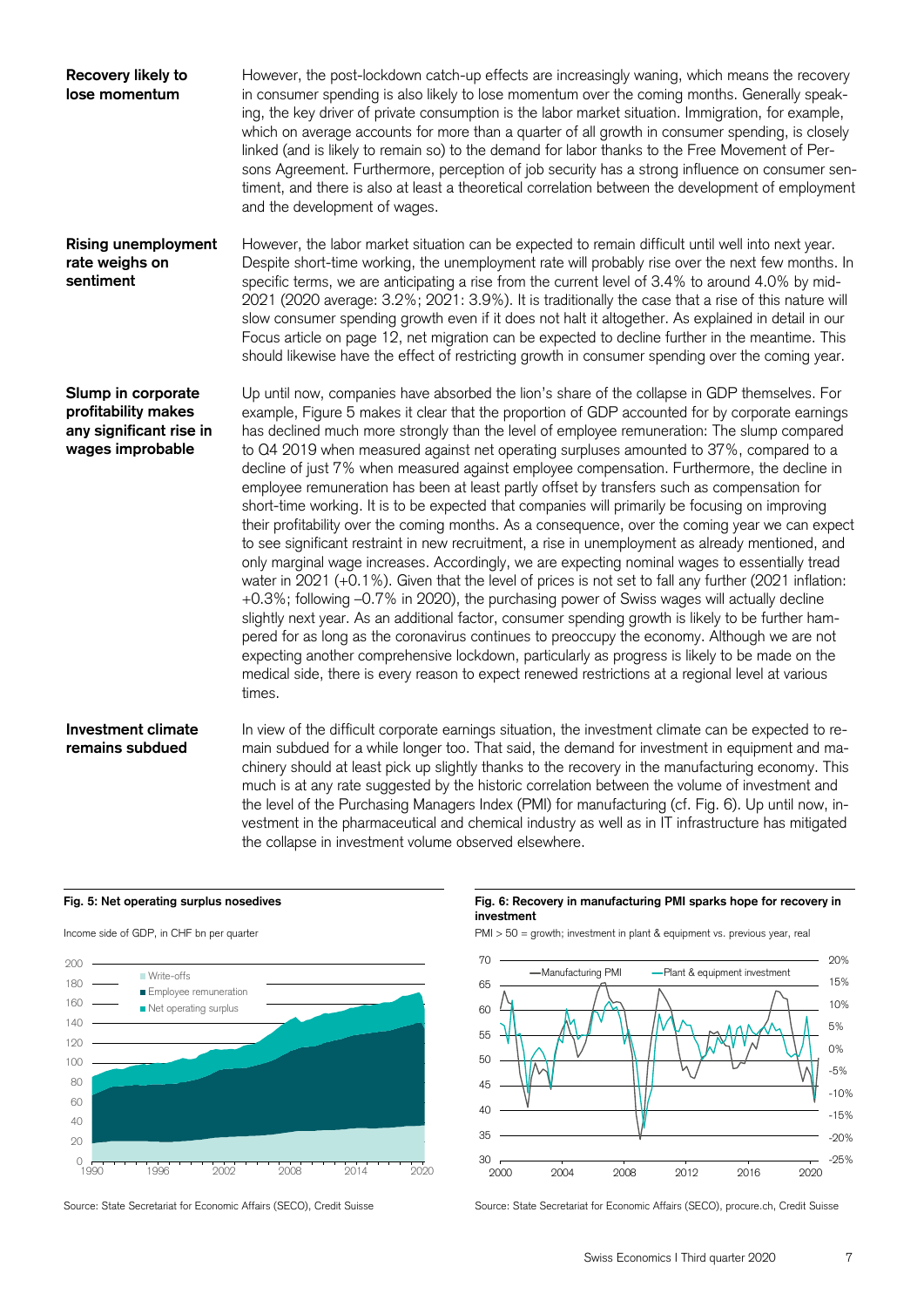| Construction<br>investment declining                | Construction investment likewise declined in the first half of 2020, despite low interest rates and<br>building sites being for the most part open. Here it was the general uncertainty that had a negative<br>impact, and the potential for recovery is likely to remain limited for now given rising vacancy rates<br>in the rental apartment segment.                                                                                                                                                                                                                                                                                                                                                                                                                                                                                                                                                                                                                                                                                                                                                                                                                                             |
|-----------------------------------------------------|------------------------------------------------------------------------------------------------------------------------------------------------------------------------------------------------------------------------------------------------------------------------------------------------------------------------------------------------------------------------------------------------------------------------------------------------------------------------------------------------------------------------------------------------------------------------------------------------------------------------------------------------------------------------------------------------------------------------------------------------------------------------------------------------------------------------------------------------------------------------------------------------------------------------------------------------------------------------------------------------------------------------------------------------------------------------------------------------------------------------------------------------------------------------------------------------------|
| <b>Export industry turns</b><br>the corner          | The slump in goods exports has up until now also been kept in check by the high weighting of the<br>pharmaceutical and chemicals sector (50% of exports) and its low short-term correlation with eco-<br>nomic development. There are many reasons to believe that this sector will remain a reliable prop<br>of foreign trade development in the future too. In the meantime, cyclical sectors such as the<br>watchmaking industry and the mechanical engineering, electrical and metal-working industry<br>(MEM industry) have turned a corner. We are assuming that the recovery here will persist. Last<br>but not least, export development has been significantly affected by the stringency of the corona-<br>virus measures taken in export destinations, respectively through restrictions to mobility (cf. Fig.<br>7). Accordingly, the easing of lockdowns abroad will impact positively on demand for Swiss prod-<br>ucts, albeit with a certain time lag. However, the road back to normality is likely to be a particularly<br>long one in international trade, given that transport capacities and intercontinental mobility are<br>likely to remain restricted for a good while yet. |
| <b>GDP recovery</b><br>resembles "lopsided<br>$V$ " | The recovery from the historic collapse in the first semester is currently unfolding at an extremely<br>rapid pace, particularly in the sectors of the economy that are driven by domestic consumer<br>spending. However, the progress of the recovery going forward is likely to be fairly sluggish. Ac-<br>cordingly, the development of GDP over the years 2020 and 2021 is likely to resemble a lopsided<br>"V". We are therefore sticking by our predictions for this year, which are optimistic in comparison                                                                                                                                                                                                                                                                                                                                                                                                                                                                                                                                                                                                                                                                                  |

**claude.maurer@credit-suisse.com** 



GDP to its pre-crisis levels by the end of that year (2021 forecast: +3.5%).



with other institutions, namely that GDP will decline by 4.0%, or less than most other economies. In addition, we continue to expect the recovery in 2021 to prove insufficiently strong to restore

Source: Swiss Federal Customs Administration, Datastream, Credit Suisse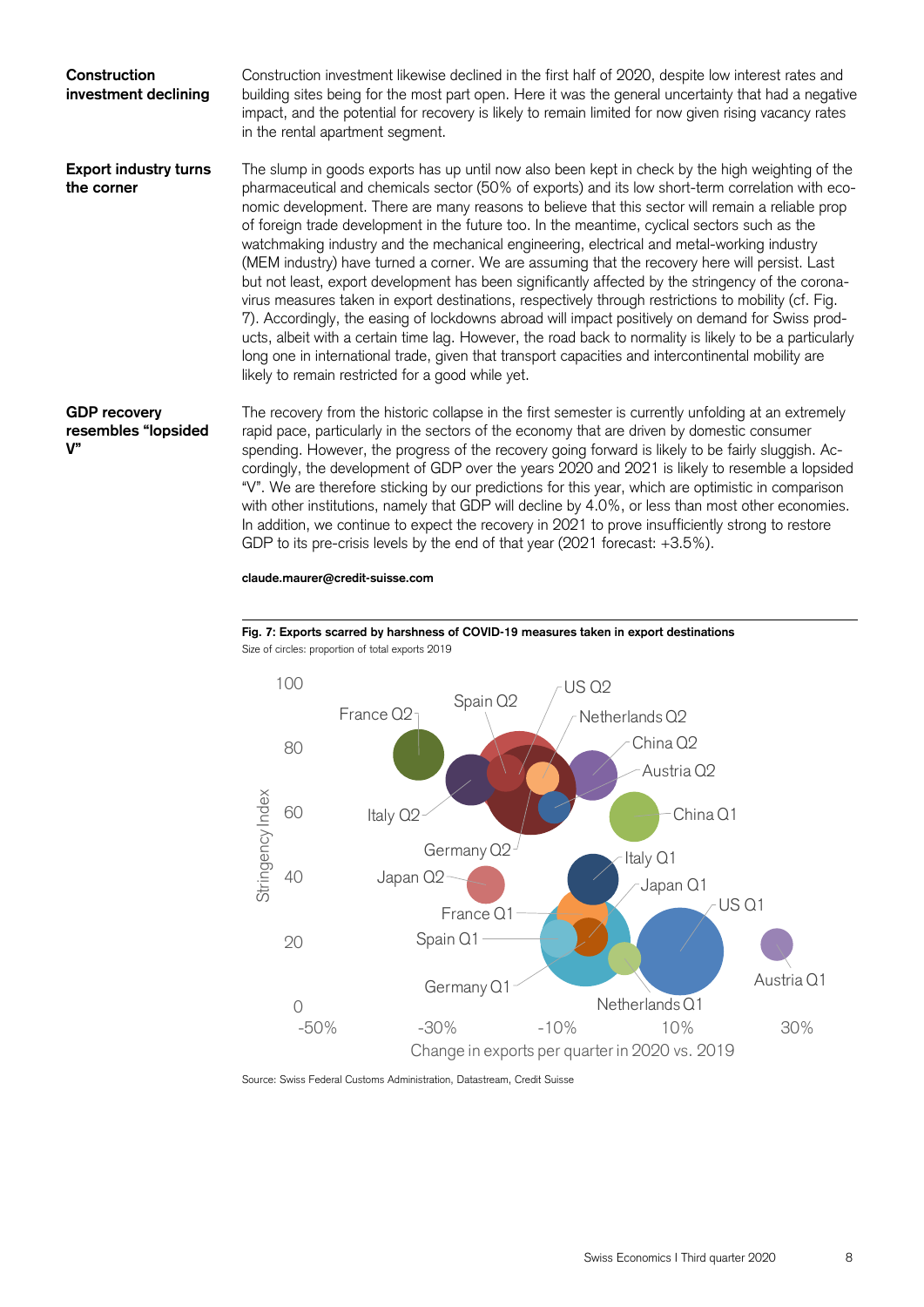Just like in other industrialized nations, the core rate of inflation (i.e. consumer price inflation excluding prices of crude oil products and food) initially fell in Switzerland too as a result of the COVID-19 pandemic – among other things, because retailers initially had to work through their inventories after reopening their stores. But price momentum has normalized since July. Inflation can be expected to generally remain low for a while longer, however, as the level of capacity utilization in the economy is too low for any significant price rises. For Switzerland, we continue to expect an average inflation rate of –0.7% in 2020 and 0.3% in 2021.

In mid-2020 there were 31,000 fewer jobs in Switzerland than the year before (–0.6%), although just under 70% of this figure related to part-time jobs. When expressed in fulltime equivalents (FTEs), employment declined by 0.2%. The sectors most heavily affected by this headcount reduction were the hotels & catering and temporary employment sectors. Employment declined in manufacturing too, whereas in healthcare, social care, and teaching there were more people employed than a year ago. The outlook remains gloomy, as the number of advertised jobs has declined noticeably (Q2 2020: –27% YoY). Overall, we are expecting a decline in employment (in FTEs) of 0.5% on average in 2020.

For 2020, we are expecting net migration of the permanent residential population to work out at around 50,000 persons. One of the reasons why this decline is not expected to be greater is the likelihood of fewer persons leaving Switzerland than usual during the COVID-19 crisis. Overall, the number of foreign citizens leaving Switzerland in the second quarter of 2020 was 20% down on the prior-year period, and the number of Swiss leaving their own country can also be expected to have declined. Finding a job abroad and relocating there were made much more difficult by the pandemic. At the same time, short-time working and social security benefits provided a fairly secure environment in Switzerland.

#### **sara.carnazzi@credit-suisse.com**

**Inflation Inflation Core rates of inflation have risen recently Core rates of inflation have risen recently** Core rate of inflation, in % (YoY change)



## **Labor market Employment declines, particularly in hotels & catering**

Employment (full-time equivalents): YoY growth in %; growth contributions



**Immigration Much less emigration from Switzerland in H1 2020** 

Emigration of permanent foreign residential population, YoY change, number of persons



Source: State Secretariat for Migration, Credit Suisse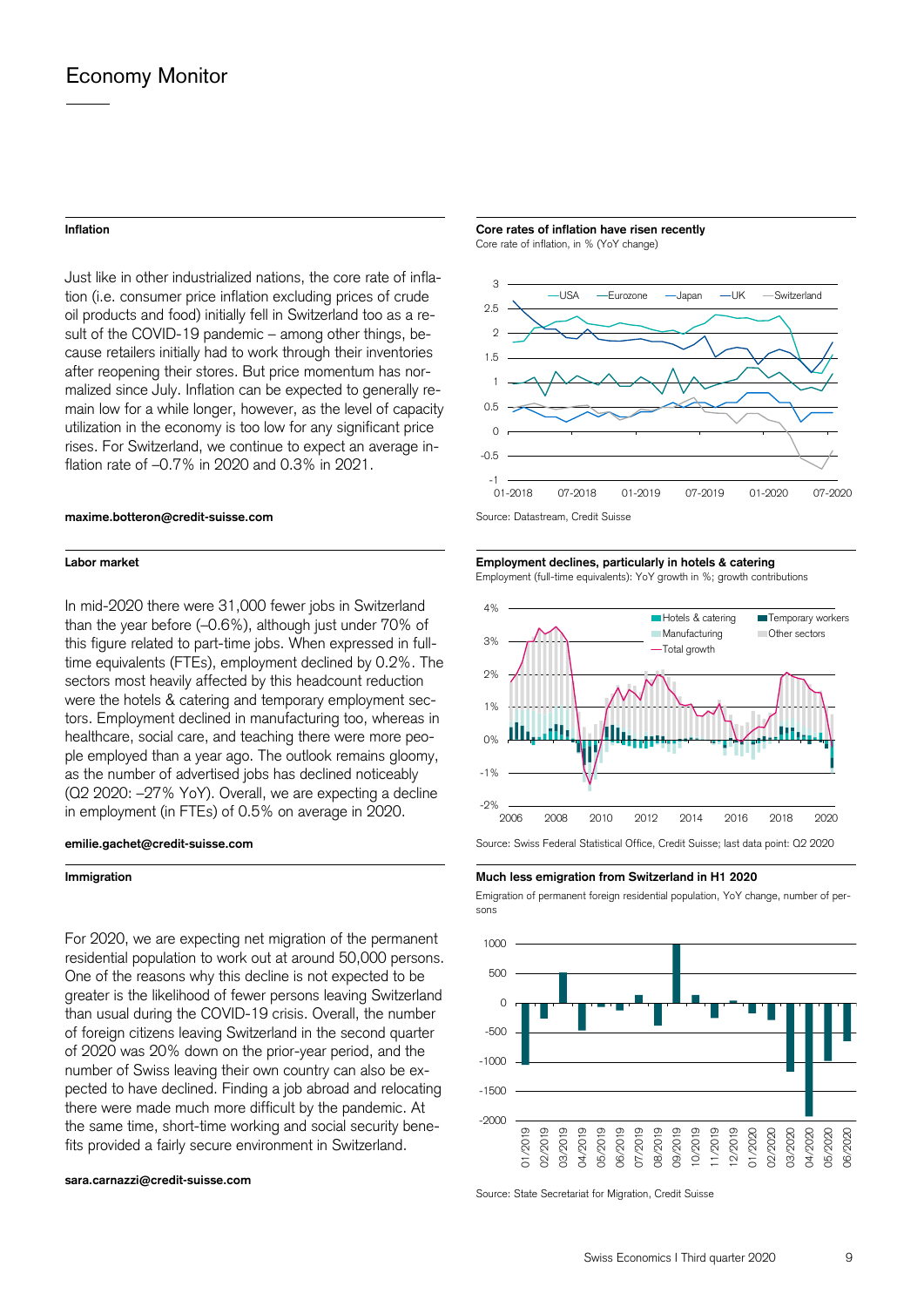Following an extraordinarily strong first quarter, which was above all attributable to stockpiling, pharma exports did not develop quite so dynamically in the second quarter. Customers were presumably able to draw on their bloated reserves. That said, pharma exports nonetheless remained stable at a high level – a development that we believe is set to continue over the next three to six months. At times, the pharma sector accounted for almost 50% of total Swiss exports in the second quarter. Despite a recovery in other industries, this figure is unlikely for the time being to fall back to the level recorded at the end of 2019 (around 40%).

## Engineering, electrical, and metal industry (MEM) Easing of lockdown in Europe reflected in MEM exports

Exports of the engineering, electrical, and metal (MEM) industries in April actually slumped below the levels recorded during the financial crisis. The situation then improved slightly in May and June, which can be attributed to the lockdown easing measures initiated in Switzerland's neighboring countries. Whereas MEM exports to China have hovered around the levels recorded at the end of 2019, their development in the US going forward remains uncertain. Although MEM exports to this country picked up again somewhat in June, an increase in the Covid-19 infection rate and the more draconian containment measures taken in a number of states provide grounds for pessimism.

Watch exports slumped spectacularly in April, falling from almost CHF 1.5 billion in March to just CHF 427 million. Although a recovery manifested itself in May and June, exports are still a long way off their pre-pandemic levels. Of the major export markets, China exhibited the strongest recovery. The situation in Hong Kong remains difficult due to political uncertainties, while in the US the magnitude of the anticipated fiscal stimulus package to support households will play a key role in the development of Swiss watch exports going forward.

## **Pharmaceutical industry example 3 and 2 million Pharmateutical industry exports flirts with 50% mark**

 Pharma: Exports in CHF mn by country, seasonally adjusted (LHS), and proportion of total exports



**tiziana.hunziker.2@credit-suisse.com Source: Swiss Federal Customs Administration, Credit Suisse** 

 Development of MEM exports by country, indexed (Dec 2019 = 100) and seasonally adjusted.



**Watch industry Watch industry puts April nadir behind it for time being**  Watch exports in CHF mn by country, seasonally adjusted



**tiziana.hunziker.2@credit-suisse.com Source: Swiss Federal Customs Administration, Credit Suisse** Suisse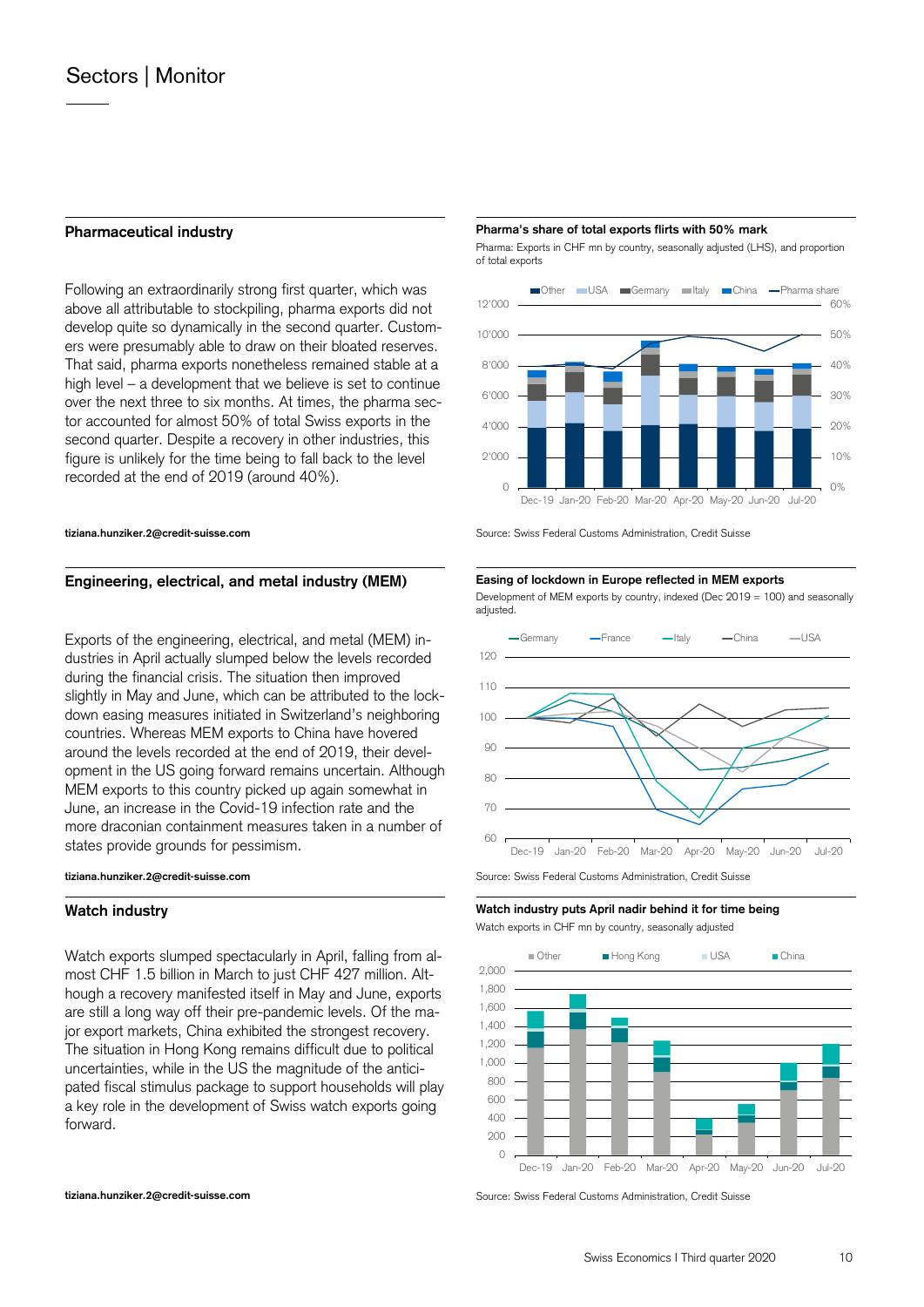Nominal sales of the food and non-food segments exhibited contrasting tendencies during the coronavirus crisis. From May onward, non-food sales were supported above all by strong demand from the leisure and DIY/gardening/automotive accessories areas. By contrast, the situation for clothing and shoe retailers remains bleak, and their prospects are unlikely to change in the foreseeable future. In the food sector, the return of shopping tourism will prove an obstacle to any sharp rises in sales figures.

## **Retail trade Food: evidence of the return of shopping tourism**  Food: evidence of the return of shopping tourism



### **tiziana.hunziker.2@credit-suisse.com Source: GfK, Credit Suisse** Suiter Suisse

In the tourism sector too, not all protagonists have suffered to the same extent in the face of COVID-19. So far, the decline in overnight stays has been more pronounced in the urban centers and suburban municipalities than in tourist regions. This is above all attributable to the higher proportion of Swiss guests visiting tourism-dependent municipalities (2019: 52%) compared to urban areas (2019: 36%). Coronavirus has had the effect of boosting domestic tourism. We expect this will help cushion the decline in overnight stays in tourist areas over the summer months. By contrast, a recovery in the numbers of foreign tourists visiting Switzerland is likely to be some way off.

In the IT sector, business conditions improved somewhat in the second quarter following a very poor start. The balance between companies who view their business situation as positive and those that view it as negative has now increased to 24% (previous quarter: 7%). This improvement is corroborated by the more robust PMI figures being recorded in manufacturing and services, two of the key sales areas for the IT sector. Given the current backdrop, sentiment is likely to brighten further, albeit with rather less dynamism.

#### **Tourism Domestic tourism supports tourist regions**

 Overnight stays by municipality type, indexed (Jan. 2010 = 100), moving 12-month average





### **Information technology (IT) IT sector comes close to nadir recorded during financial crisis**

 Business conditions; share of surveyed IT service providers, balance in percentage points; quarterly



**tiziana.hunziker.2@credit-suisse.com** Source: Swiss Economic Institute of the ETH Zurich , Credit Suisse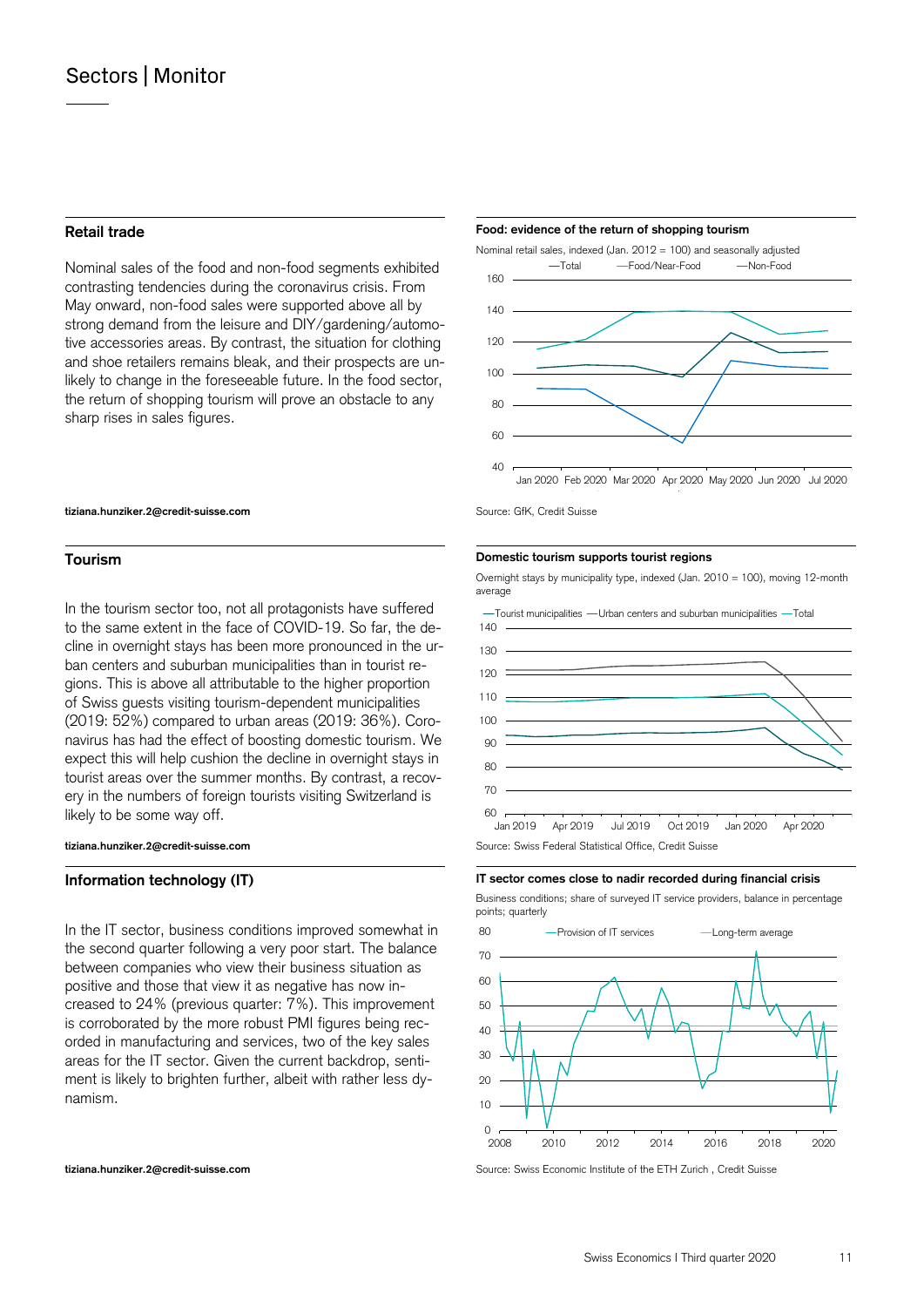# COVID-19 slows immigration beyond lockdown

Just like in other countries, COVID-19 led to far-reaching restrictions in public life in Switzerland. On March 16, 2020, the Federal Council declared an extraordinary situation as per the Epidemics Act. As a consequence, not only were schools, shops, and restaurants temporarily closed, but travel into Switzerland was also heavily restricted. Borders were partially closed from March 25 to June 8, 2020. Switzerland's neighboring countries likewise sealed themselves off almost entirely. **Travel restrictions as part of coronavirus measures** 

The coronavirus crisis exploded at a time when net immigration into Switzerland had started to rise again after two years of stagnation (cf. Fig. 1). Net immigration of the permanent foreign residential population in the first quarter of 2020 was 30% up on the previous year's equivalent. The main reasons for this increase are likely to have been robust employment growth over the two previous years and the removal of the safeguard clause in respect of Romania and Bulgaria. **High immigration at start of year** 

However, the travel restrictions then clearly fed through into immigration figures in April and May 2020 (cf. Fig. 2). Overall, net migration (excluding register corrections) declined by 25% in the second quarter of 2020 compared to the prior-year period. If transfers between the temporary and permanent residential population ("changes of status") are excluded and only the actual migration movements across the Swiss border are observed, the decline amounted to as much as 50% (balance of effective immigration). This is despite a countermovement becoming apparent in June and net migration once again rising. However, this is likely to have been a catch-up effect involving relocations to Switzerland that had originally been planned prior to the onset of the pandemic, rather than a change in the underlying trend. **Halving of net immigration in Q2 2020** 

However, the decline in net migration in the second quarter cannot be attributed to a decline in the number of immigrants alone. It was also the case that many fewer people left Switzerland than normal. Finding a job abroad, looking for accommodation, and actually relocating were all made much more difficult by the pandemic. For those in danger of losing their jobs in Switzerland, shorttime working and social security benefits continued to promise a certain degree of security and stability. Overall, the number of foreign nationals turning their back on Switzerland in the second quarter of 2020 was some 20% down on the prior-year period. **Emigration also down** 



2002 2004 2006 2008 2010 2012 2014 2016 2018 2020

Source: State Secretariat for Migration, Swiss Federal Statistical Office, Credit Suisse; last data point: 06/2020

## **Fig. 1: Declining trend in immigration Fig. 2: COVID-19 weighs on net migration in Q2 2020**

 Migration movements of permanent foreign residential population; 2020 change compared to same month in prior year



Source: State Secretariat for Migration, Credit Suisse; last data point: 06/2020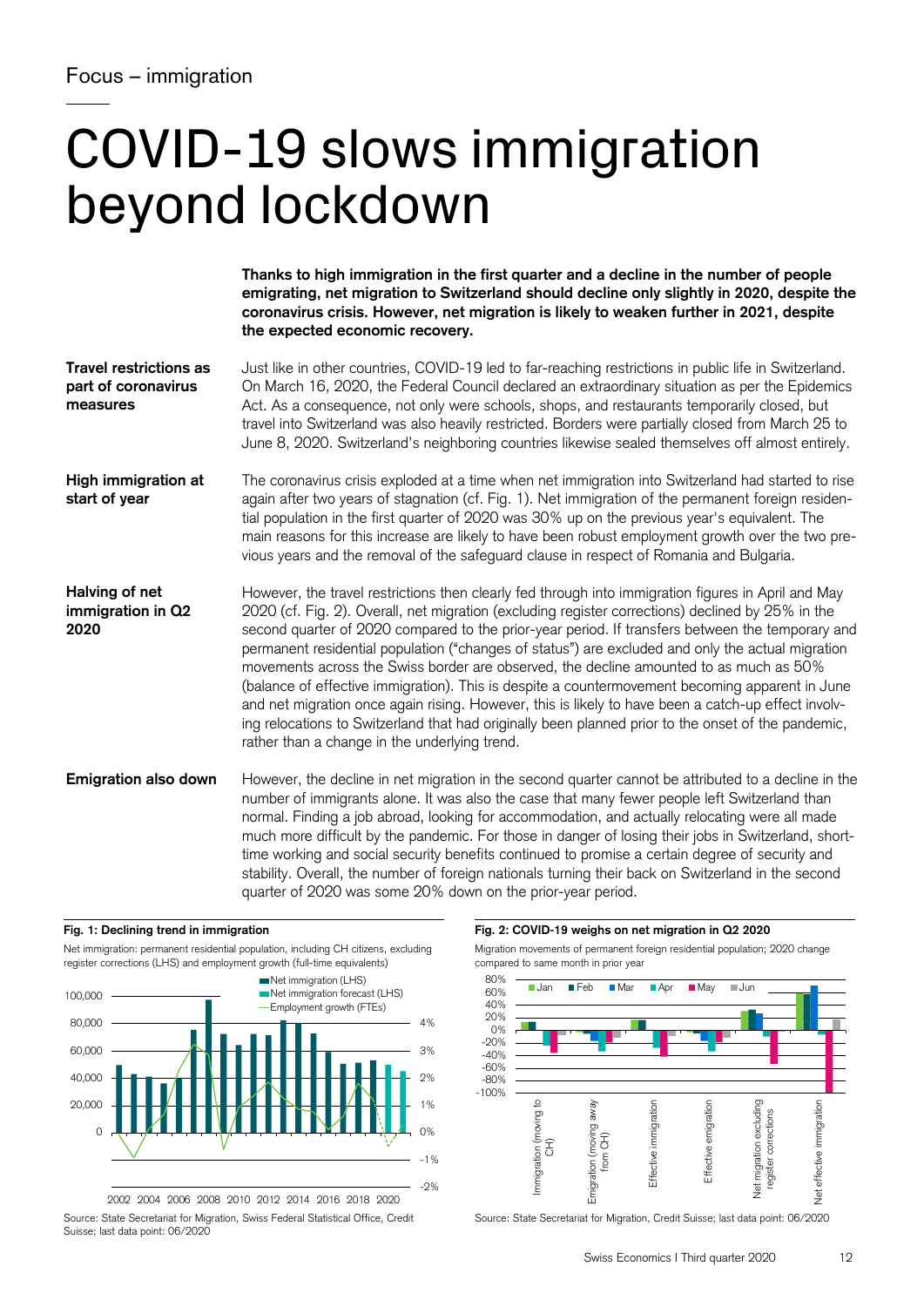| Borders closed - with<br>some exemptions                       | The fact that any immigration took place at all in April and May 2020 is explained by the exemp-<br>tion rules: In particular, workers from the European Union (EU) whose activity related to the supply<br>of essential goods and services (e.g. healthcare, food, IT infrastructure) retained their right of en-<br>try. This can be seen in the structure of immigrants: The proportion of immigrating workers rose in<br>the second quarter in sectors such as IT, healthcare, and agriculture. By contrast, the proportion<br>of immigrants working in sectors directly affected by the lockdown - such as hotels & catering and<br>teaching – declined (cf. Fig. 3).                                                                                                                                                                                                                                                                                                                                                                                                                                                                                                                                                                         |
|----------------------------------------------------------------|----------------------------------------------------------------------------------------------------------------------------------------------------------------------------------------------------------------------------------------------------------------------------------------------------------------------------------------------------------------------------------------------------------------------------------------------------------------------------------------------------------------------------------------------------------------------------------------------------------------------------------------------------------------------------------------------------------------------------------------------------------------------------------------------------------------------------------------------------------------------------------------------------------------------------------------------------------------------------------------------------------------------------------------------------------------------------------------------------------------------------------------------------------------------------------------------------------------------------------------------------|
| <b>Travel restrictions</b><br>initially only partly<br>lifted  | As well as immigration for work purposes, the immigration of families to join immigrant workers<br>was also limited at times. Moreover, travel restrictions continue to apply for a number of non-EU<br>countries. These primarily apply to short stays of less than 90 days - be it for a vacation, short<br>training courses, medical treatment, or non-urgent business meetings. By contrast, the restrictions<br>imposed on the entry of workers from non-EU countries were finally lifted on July 6. However, the<br>return of restrictive measures cannot be ruled out, and will depend on the further development of<br>the pandemic.                                                                                                                                                                                                                                                                                                                                                                                                                                                                                                                                                                                                       |
| <b>Recession likely to</b><br>slow immigration<br>even further | In parallel to the phased lifting of restrictions on entry into Switzerland, the economy will once<br>again become the key driver of immigration. Despite clear indications of recovery, it is likely that<br>the pandemic will weigh on growth both in Europe and worldwide in the medium term. For Swit-<br>zerland, we are anticipating an overall decline in gross domestic product of 4.0% in 2020 (cf.<br>Fig. 4). Thanks to the relatively benign development of the pandemic so far, together with govern-<br>ment support measures in the form of short-time working compensation and loans to affected<br>companies, the recession should prove less severe in Switzerland than in the Eurozone, where the<br>economy is likely to shrink by up to 8.0% this year. However, Swiss demand for foreign labor can<br>be expected to remain low for the time being, given that we are expecting a 0.5% decline in em-<br>ployment in 2020 (cf. Fig. 1). In 2021 too, employment is likely to only barely recover (+0.3%),<br>while unemployment is likely to rise further to 3.9%, which would be its highest level for 15 years.<br>The slow recovery of the labor market should therefore impede any rapid resurgence in immigra-<br>tion. |
| Forecast for 2020:<br>positive migration<br>balance of 50,000  | Overall, we are expecting net migration of the permanent residential population to amount to<br>around 50,000 in 2020 (previous year: 53,000, cf. Fig. 1). There are three reasons why this de-<br>cline will not be more accentuated, despite the coronavirus crisis: First, as explained above, immi-<br>gration was still extremely strong in the first quarter. Second, the pandemic led not only to a de-<br>cline in immigration, but also to a reduction in the number of people leaving Switzerland. The num-<br>ber of Swiss moving abroad is also likely to have declined sharply. Third, a proportion of the effec-<br>tive decline in the number of immigrants only feeds through into the immigration figures of the<br>permanent foreign residential population with a certain time lag.                                                                                                                                                                                                                                                                                                                                                                                                                                             |

## **Fig. 3: Immigration during coronavirus crisis focused in sectors relating to the basic supply of goods and services**

Immigration of workers (permanent foreign residential population): breakdown by sector



 **Fig. 4: Slump in economic output likely to be lower in Switzerland than elsewhere in Europe** 

Economy and labor market in Switzerland and Eurozone; 2020/2021: forecasts



Source: State Secretariat for Migration, Credit Suisse; last data point: 06/2020 Source: State Secretariat for Economic Affairs, Organisation for Economic Cooperation and Development (OECD), Credit Suisse; last data point: 06/2020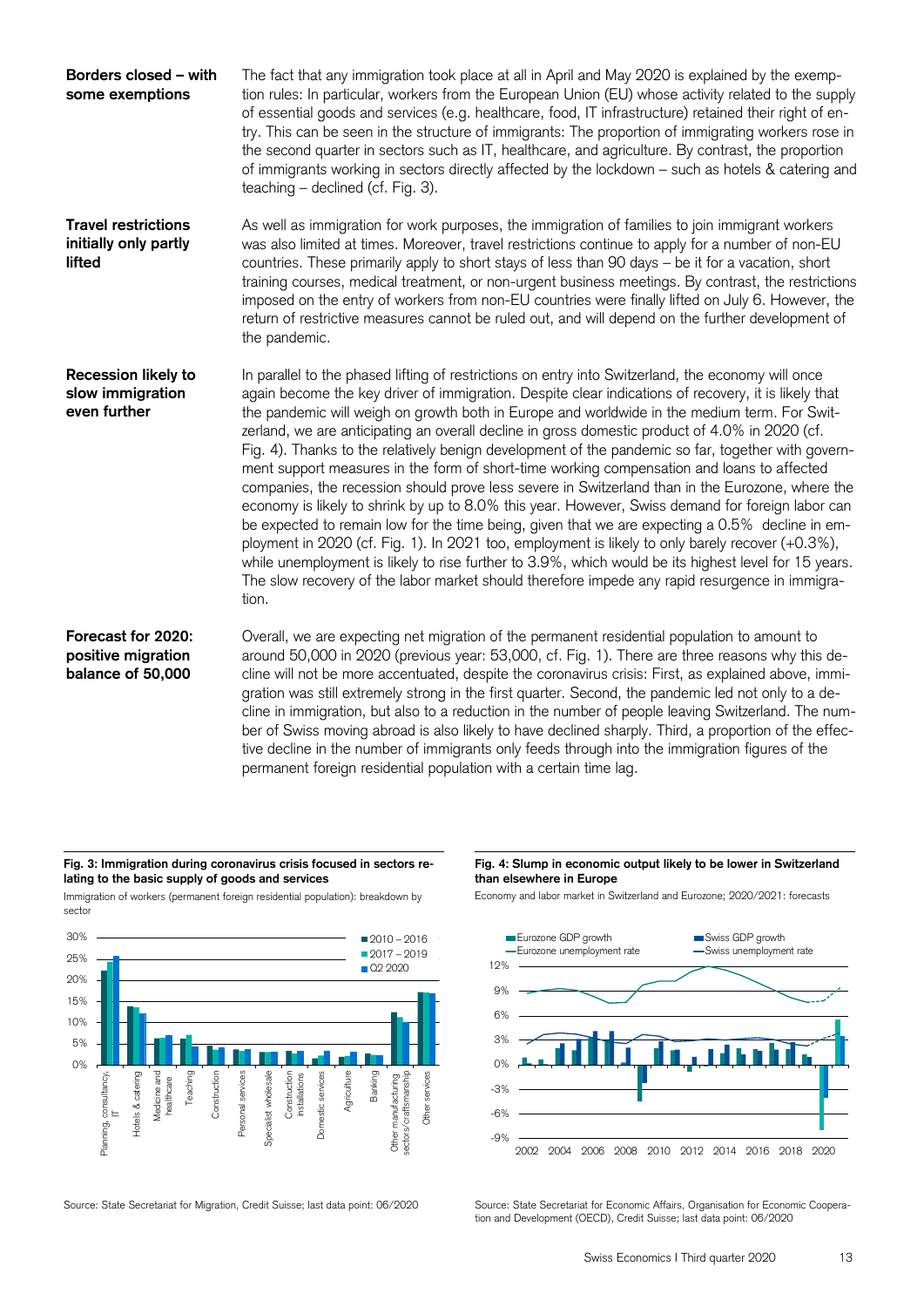| Slump in number of<br>short-term residents                     | According to the definition applied by the State Secretariat for Migration, the non-permanent resi-<br>dential population and persons seeking asylum do not form part of the permanent residential pop-<br>ulation – which means they are not included in the above forecast of net migration for 2020. The<br>non-permanent residential population comprises persons who reside less than a year in Switzer-<br>land and hold a short-term resident's permit. For COVID-19-related reasons, the number of short-<br>term residents has declined even more dramatically than the permanent foreign residential popula-<br>tion. Overall, the former's net migration balance over the last 12 months amounted to -11,400<br>(cf. Fig. 5). However, a proportion of these immigrants (typically around a quarter) will end up<br>staying in Switzerland in the longer term, and will receive the corresponding resident's permit after<br>a certain period of time. In other words, these immigrants undergo a change of status and switch<br>from the non-permanent to the permanent residential population. The latest decline in the number<br>of short-term residents will therefore feed through into the numbers of the permanent residential<br>population after a delay of a few quarters. |
|----------------------------------------------------------------|--------------------------------------------------------------------------------------------------------------------------------------------------------------------------------------------------------------------------------------------------------------------------------------------------------------------------------------------------------------------------------------------------------------------------------------------------------------------------------------------------------------------------------------------------------------------------------------------------------------------------------------------------------------------------------------------------------------------------------------------------------------------------------------------------------------------------------------------------------------------------------------------------------------------------------------------------------------------------------------------------------------------------------------------------------------------------------------------------------------------------------------------------------------------------------------------------------------------------------------------------------------------------------------------------|
| and in number of<br>asylum seekers                             | Furthermore, the statistics on foreigners in Switzerland only capture recognized refugees, but not<br>persons seeking asylum or temporarily admitted persons. The number of asylum seekers, which<br>had already been in decline since the European refugee crisis of 2015/2016, has reached a new<br>low as a result of the COVID-19 pandemic. Indeed, in the second quarter of 2020 the equivalent<br>figure was some 60% below that of the prior-year period. Accordingly, the number of persons un-<br>dergoing the asylum-seeking process is also declining (cf. Fig. 5). This decline can likewise be ex-<br>pected to feed through into the immigration figures (foreigner statistics) with a few quarters' delay.                                                                                                                                                                                                                                                                                                                                                                                                                                                                                                                                                                        |
| Forecast for 2021:<br>net positive migration<br>of 45,000      | Some of the direct repercussions of the COVID-19 pandemic will therefore not become apparent<br>in the "official" immigration numbers until after a certain time lag. Nonetheless, the economic con-<br>sequences are likely to already be evident - such as in the form of lower demand in the real estate<br>market. As an additional factor, even in the event of a favorable development of the pandemic, the<br>labor market is likely to recover from the crisis only very sluggishly. Accordingly, for 2021 we are<br>anticipating a further decline in net immigration to a level of around 45,000 persons. This would<br>bring net migration below the 50,000 mark for the first time since the introduction of the free<br>movement of persons in 2007.                                                                                                                                                                                                                                                                                                                                                                                                                                                                                                                                |
| <b>Trend reversal</b><br>dependent on labor<br>market recovery | In summary, it may be concluded that immigration into Switzerland has been heavily dependent on<br>the development of the Swiss economy and demand for labor on the part of companies based<br>here, even after the introduction of the free movement of persons. This is also clear from the fact<br>that the structure of immigrants in gainful employment has increasingly shifted away from the sec-<br>ond sector of the economy and into high-growth services sectors such as consultancy, IT, teach-<br>ing, and healthcare (cf. Fig. 3). The development of immigration beyond 2021 will depend on the<br>further development of the pandemic and the nature of the economic recovery. In the event of a<br>prolonged recession with a continued rise in unemployment, a much sharper decline in immigration<br>cannot be ruled out. On the other hand, until labor markets elsewhere in Europe recover, the<br>number of foreign workers in Switzerland returning to their home countries is also likely to be sub-<br>dued, thereby limiting the decline of net migration.                                                                                                                                                                                                             |

## **Fig. 5: Effective decline in immigration stronger than implied by permanent residential population**





## **Fig. 6: Baby boomer generation leaves gap in labor market**

 $-20,000$   $-2000$  $\Omega$ 20,000 40,000 60,000 80,000 100,000 Net change Number of persons exiting the labor market due to retirement 20 to 25-year-olds joining labor market

Number of persons joining/exiting the Swiss labor market for demographic reasons

Source: State Secretariat for Migration, Credit Suisse; last data point: 06/2020 Source: Swiss Federal Statistical Office, Credit Suisse; last data point: 2019

2000 2005 2010 2015 2020 2025 2030 2035 2040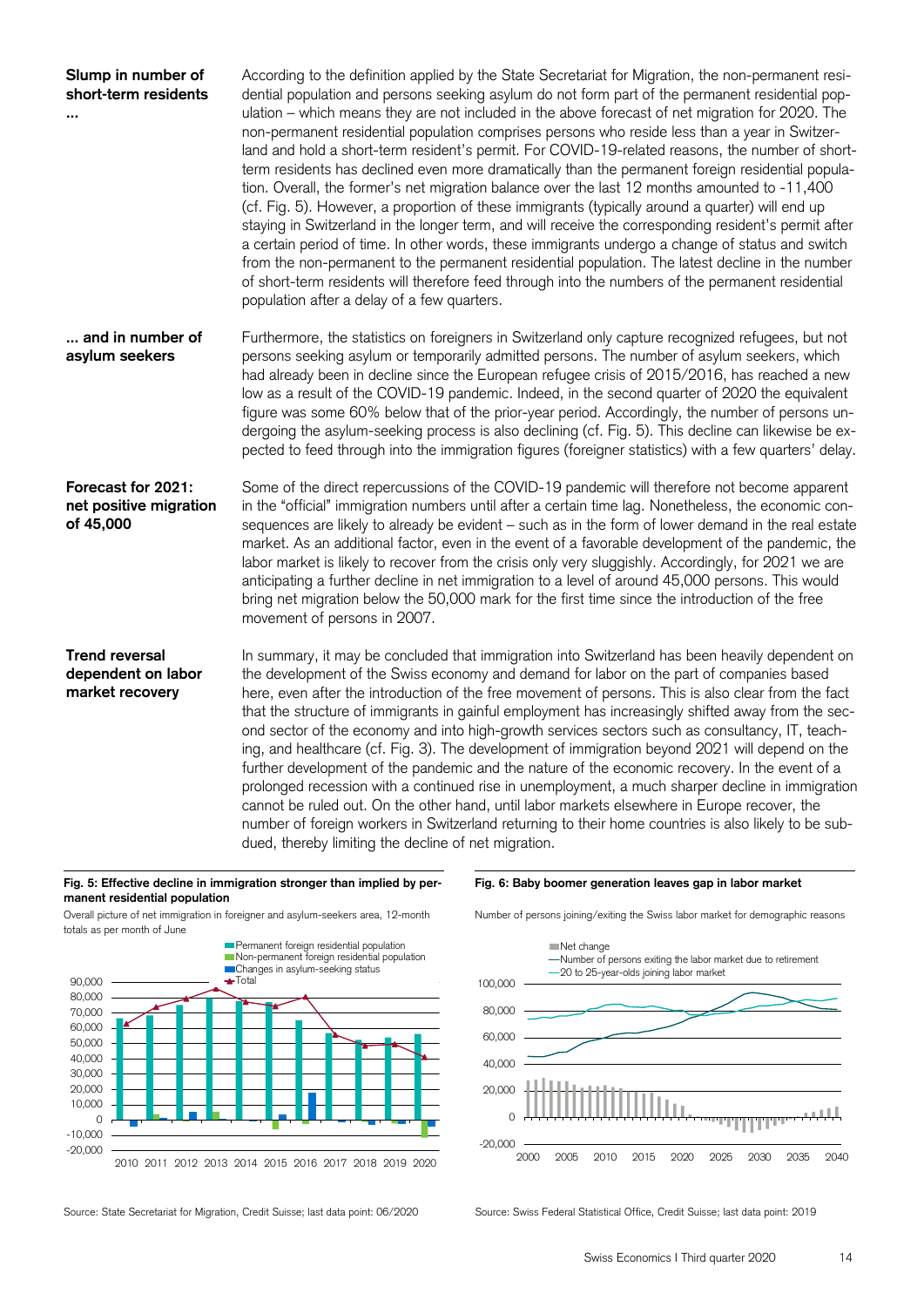## **Immigrants replace baby boomers**

Net immigration is also affected by the demographically-related decline in employment activity. The rolling wave of retirement on the part of the high birth-rate cohorts of the baby boomer generation will leave a major gap in the labor market. At the end of the 2020s, a net total of up to 10,000 persons is likely to exit the labor market every year (cf. Fig. 6). These workers are at least partly likely to be replaced by workers recruited abroad.

**No great resurgence likely from today's standpoint** 

As a consequence, a temporary resurgence in immigration to a level of 60,000 or even more is conceivable over the coming years. A new phase of domestic economic dynamism, coupled with economic problems in one of Switzerland's three neighboring countries, or another refugee crisis would likewise see immigration experience a temporary rise. However, in the event of an economic recovery in keeping with potential growth, we believe the most likely scenario for the coming years is average net migration of just over 50,000 persons.

**fabian.waltert@credit-suisse.com** 

# Review: development of immigration since introduction of free movement of persons

## **Surge in immigration has receded**

Switzerland has been a country of immigration for decades. With the introduction of the free movement of persons as per the bilateral agreements between Switzerland and the EU, the country became even more attractive as a potential destination for working European migrants. From 2007, the year of entry into force of the full free movement of persons with the old countries of the EU (EU-17), a sudden spike in net immigration was apparent (cf. Fig. 1). The very next year, net migration peaked at more than 97,000. Despite the phased expansion of the free movement of persons to the new member states of the EU (EU-8, EU-2), this peak was not scaled again over the following years. Indeed, a persistent decline set in after 2013. From 2017 onward, Switzerland's net migration rate came to settle at the much lower level of just over 50,000. These figures include the net migration of the Swiss population itself. Ever since 2002, a net average of around 5,800 Swiss have left the country each year – be it to study, work, or retire elsewhere.

## **Key drivers: economic developments at home and abroad**

Even since the introduction of the free movement of persons, immigration has continued to be largely determined by economic factors. When the economy flourishes, new jobs are created, the demand for labor subsequently exceeds domestic supply in certain sectors, and additional foreign workers are recruited. By contrast, against a backdrop of weak employment development, such as in the aftermath of the financial crisis or during the period 2014-2016, a direct decline in immigration can be observed (cf. Fig. 1). In addition, the EU – whose economy struggled with the consequences of the 2008 financial crisis for a prolonged period – was able to reduce its high unemployment rate steadily from 2014 onward, whereas the Swiss manufacturing industry was weakened during this period by the strength of the franc (cf. Fig. 4). The recovery was particularly impressive in Portugal, where the unemployment rate declined dramatically between 2013 and 2019. As a result, Switzerland has recently recorded a high net emigration of Portuguese, who constitute the third-largest group of foreigners in Switzerland after Italians and Germans. The number of emigrants accounted for a significant proportion of the decline in net migration in the years after 2014. Between 2013 and 2018 their number rose by 14% – while the number of immigrants declined by 10% over the same period.

## **Clustering in urban agglomerations and French-speaking Switzerland**

Factors that have prevented an even greater decline in immigration include the European refugee crisis in the mid-2010s, and more recently the removal of the safeguard clause in respect of Bulgaria and Romania (EU-2) from mid-2019. Within Switzerland, the most popular target destinations for immigrants are the urban agglomerations and the cantons of French-speaking and Italian-speaking Switzerland. Particularly worthy of emphasis here is the Lake Geneva region, much of which has seen high employment growth in recent years. However, in a number of cantons outside of German-speaking Switzerland, particularly Vaud, Neuchâtel, Fribourg, and Valais, the rate of immigration has fallen particularly strongly over the last few years. And the Italian-speaking Canton Ticino has even recorded negative net migration over the last 12 months.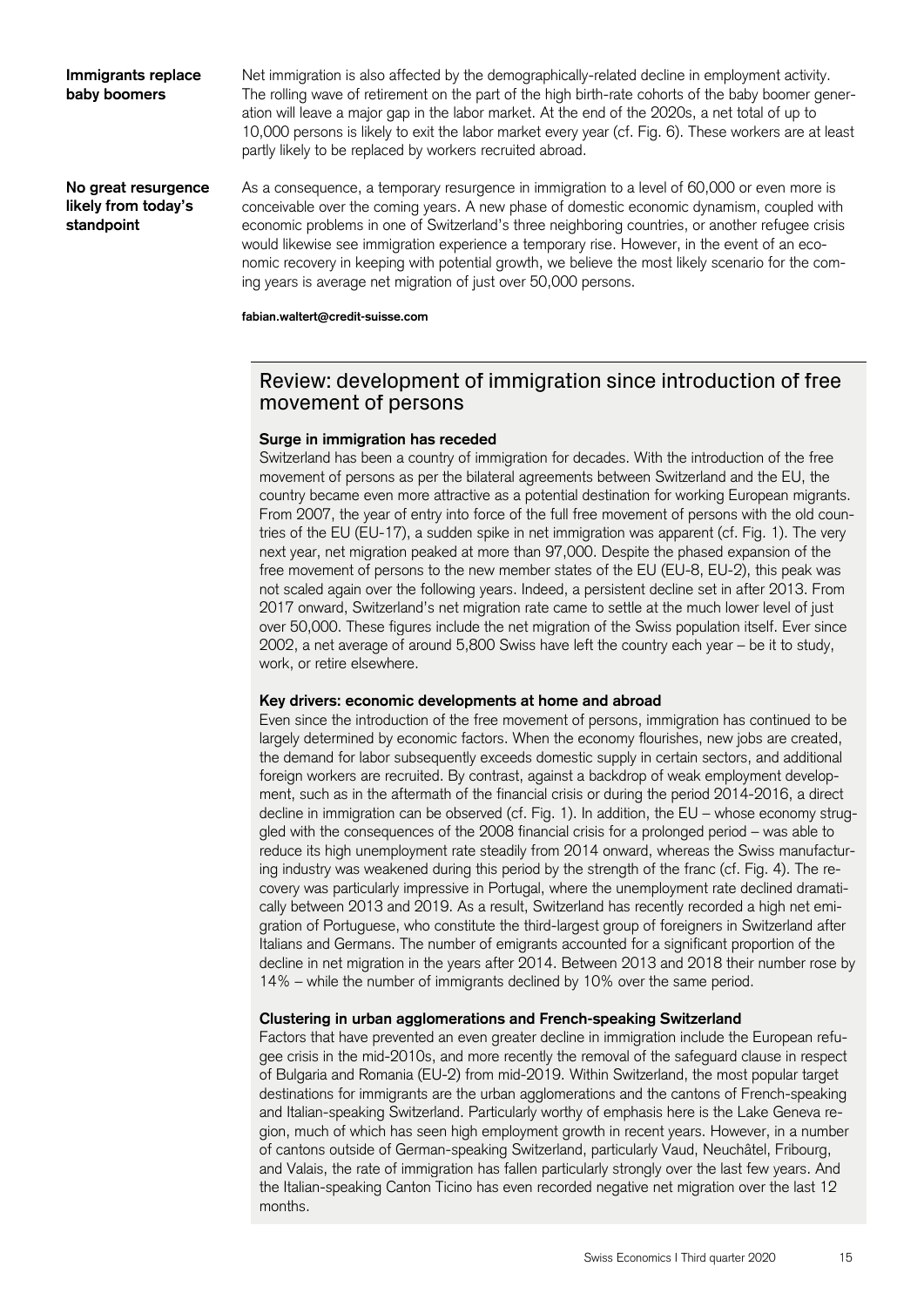# First assessment of the COVID-19 loan scheme

**To support companies confronted with a sudden halt in cash flow, banks offered cheap loans guaranteed by the Swiss government until 31 July. Corporates borrowed CHF 17 bn and defaults have been very limited so far.** 

| <b>Companies have</b><br>borrowed CHF 17 bn<br>under the COVID-19<br>loan scheme | In late March 2020, the Swiss authorities launched the COVID-19 bridging credit scheme in col-<br>laboration with banks. Until 31 July, banks offered loans to Swiss corporates of up to CHF<br>500,000, guaranteed by the government under this scheme for up to 5 years at 0% (at least for<br>the first year). According to SECO, companies borrowed an estimated CHF 14 bn under this pro-<br>gram (see Fig. 1). In addition, a second facility (the so-called COVID-19-Credit-Plus) allowed cor-<br>porates to borrow more than CHF 500,000 (up to CHF 20 million) at a slightly higher interest<br>rate. The Confederation guaranteed 85% of the amount of these loans. Under this second facility,<br>companies borrowed an additional CHF 3 bn.                                                                                                                                                                                                                                                                                            |
|----------------------------------------------------------------------------------|----------------------------------------------------------------------------------------------------------------------------------------------------------------------------------------------------------------------------------------------------------------------------------------------------------------------------------------------------------------------------------------------------------------------------------------------------------------------------------------------------------------------------------------------------------------------------------------------------------------------------------------------------------------------------------------------------------------------------------------------------------------------------------------------------------------------------------------------------------------------------------------------------------------------------------------------------------------------------------------------------------------------------------------------------|
| We estimate the<br>utilization rate of the<br>COVID-19 loans to be<br>around 60% | The aim of these loans was to bridge liquidity shortfalls in corporates due to the lockdown of the<br>economy. However, corporates were not permitted to use the loans for new investments. As the<br>media first reported, it appears that many corporates borrowed as a precautionary measure. To<br>estimate the utilization of the loans, we used data from the Swiss National Bank (SNB). Banks<br>can indeed refinance the loans at the SNB (i.e. borrow liquidity from the SNB) through the so-<br>called COVID-19 refinancing facility. To borrow from the SNB, banks have to provide the credit<br>claims as collateral. However, credit lines that have not been drawn cannot be used as collateral.<br>Hence, in comparing the total amount of COVID-19 loans and the refinancing of the banks at the<br>SNB, we obtained a rough estimate of the utilization of the loans by corporates. As banks have<br>borrowed CHF 10 bn from the SNB (see Fig. 2), it suggests a utilization rate of approximately<br>60% for the COVID-19 loans. |
| At 0.1%, the default<br>rate has remained<br>very low so far                     | For the government, the financial risk is anticipated to be much smaller than initially thought. The<br>government was indeed willing to guarantee up to CHF 40 bn in loans, more than twice the<br>amount that was actually lent. Moreover, the government has provisioned CHF 1 bn for credit de-<br>faults this year. While credit defaults will most likely continue to increase, as it is still early days,<br>losses so far have only reached CHF 18.9 million as of September 9, representing a default rate                                                                                                                                                                                                                                                                                                                                                                                                                                                                                                                                |

## **maxime.botteron@credit-suisse.com**

of less than 0.1%.





03.2020 04.2020 05.2020 06.2020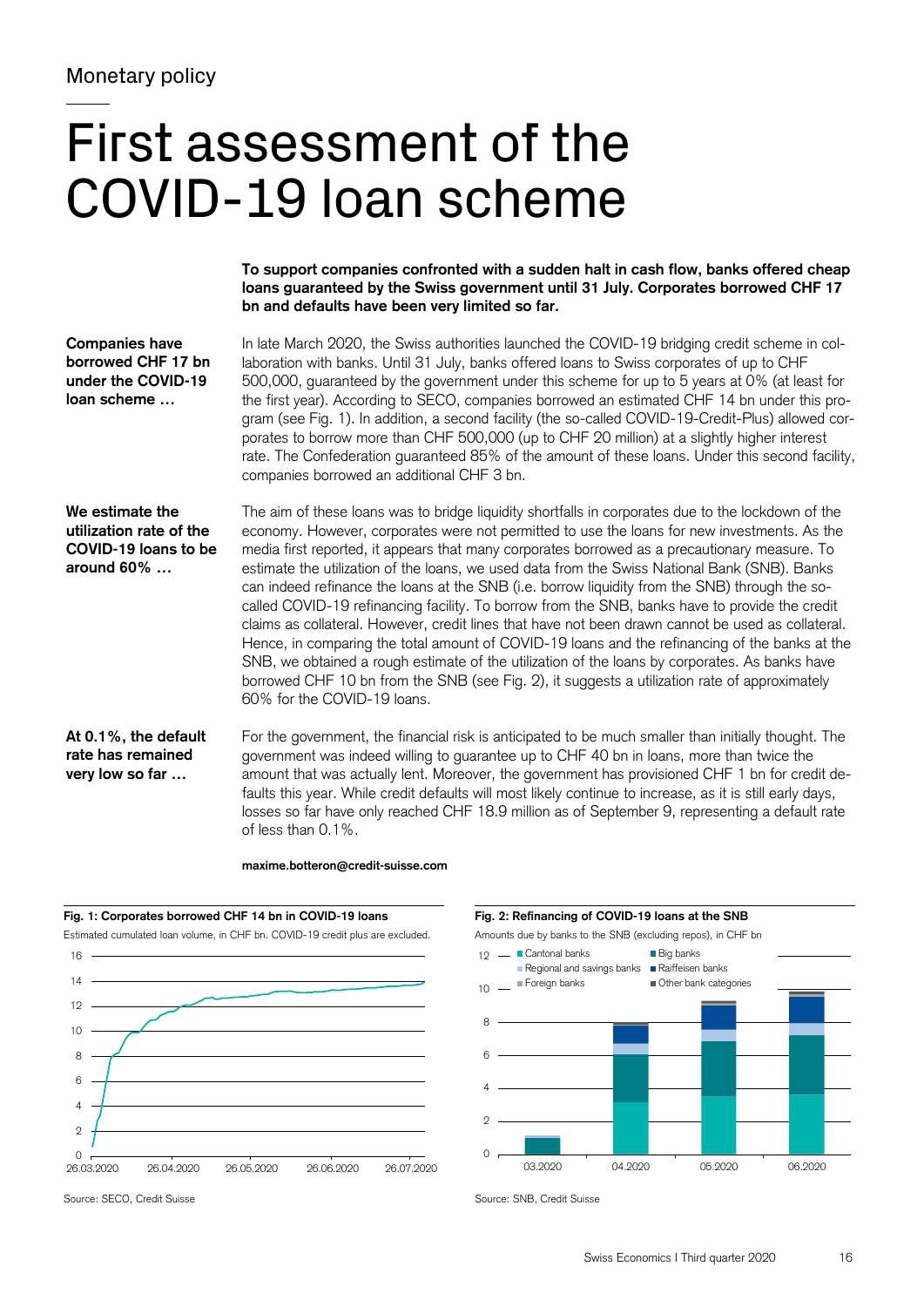During the height of the COVID-19 crisis, demand for USD liquidity rose sharply across the globe. In Switzerland, the SNB reactivated its swap line with the US Federal Reserve (Fed), which allows the SNB to temporarily exchange CHF against USD with the Fed and lend the USD to the Swiss banking system. Demand among Swiss banks for USD liquidity from the SNB surged in March and April 2020, before slowing down as USD borrowing costs normalized globally. Since August, banks have not borrowed any more USD from the SNB, and the SNB announced it would scale back its USD auctions.

#### **maxime.botteron@credit-suisse.com Source: SNB, Credit Suisse**

We estimate that, since the beginning of the year, the SNB has purchased around CHF 91 bn in foreign currencies to dampen appreciation pressures on the CHF. With these pressures gradually abating over the summer, the SNB reduced its intervention volume. Foreign currency purchases will likely remain the main tool of the SNB to address bouts of appreciation of the CHF in the near future. On the other hand, we believe that the SNB will refrain from lowering its policy rate deeper into negative territory for the time being.

#### **maxime.botteron@credit-suisse.com** Source: SNB, Credit Suisse

### **SNB profits The SNB quickly recovered from its Q1 2020 loss**

After reporting a loss of CHF 38.2 bn in Q1 2020 due to the sharp drop in financial asset prices and the appreciation of the CHF — which lowered the book value of its foreign currency reserves — the SNB's portfolio quickly recovered in Q2 2020; financial markets rebounded rapidly and the CHF weakened. In Q2 2020, the SNB reported a profit of CHF 39 bn. While most of the profit came from gains on its foreign currency reserves, the SNB also earned CHF 4.3 bn from its gold reserves, as gold prices rose almost 10% in CHF in Q2 2020.

### **maxime.botteron@credit-suisse.com** Source: SNB, Credit Suisse

#### USD loans to banks **Demand for USD liquidity has dropped USD** loans to banks

Outstanding USD loans to banks (USD repos), in USD bn



#### **Foreign currency interventions Foreign currency purchases have slowed down**

Estimated foreign currency purchases by the SNB, in CHF bn



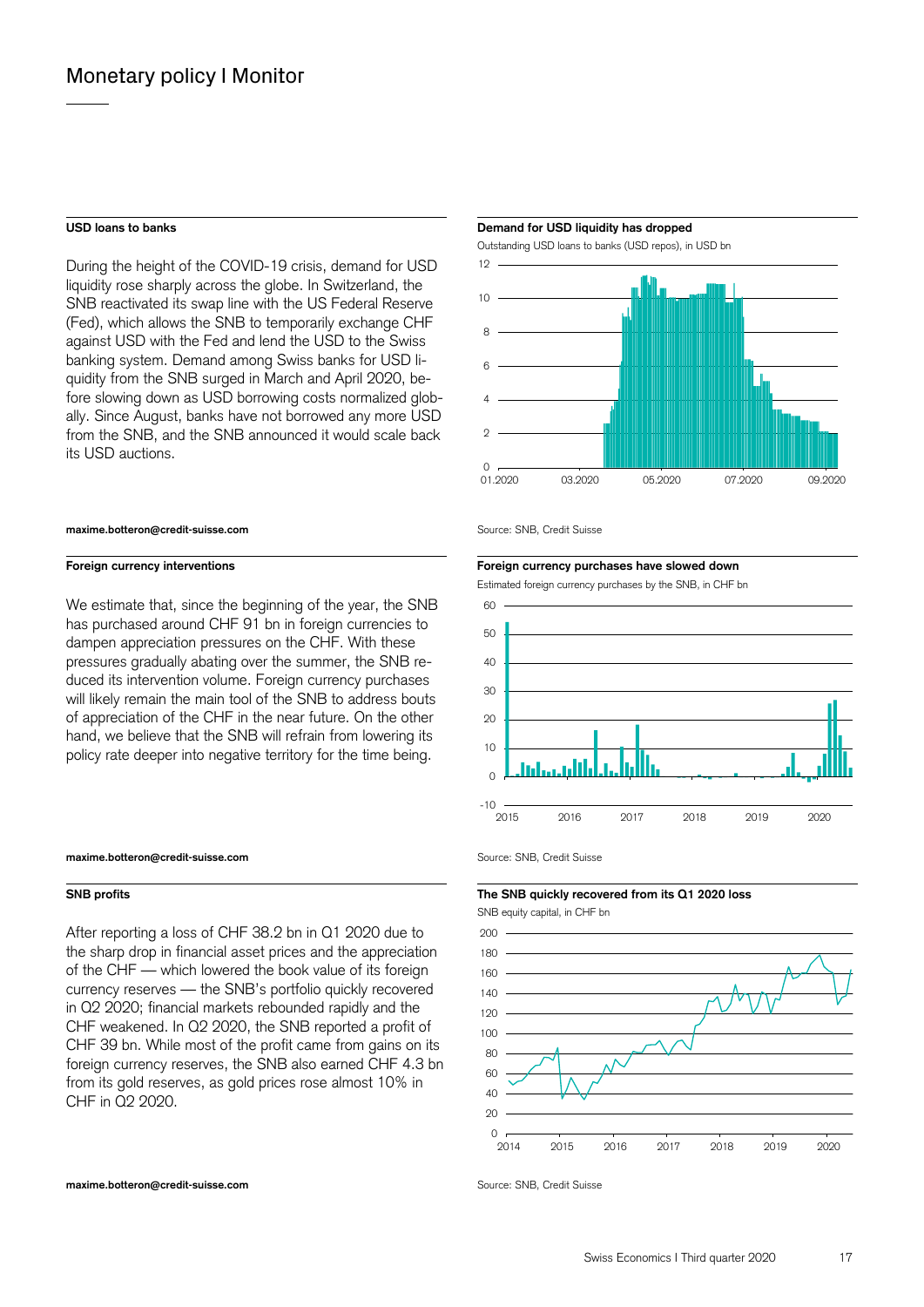Confidence in the market appears to have returned following the easing of the lockdown. However, a complete return to the levels of demand recorded prior to the onset of Covid-19 is not expected until next year at the earliest. That said, price developments have so far been unaffected by the pandemic. The low supply of owner-occupied housing (little new construction activity, low vacancy rates) and the very low mortgage rate environment have led to further price increases in recent months. Indeed, the prices of single-family homes and condominiums were 3.3% and 1.9% higher respectively in the second quarter compared to the prior-year quarter.

The Covid-19 crisis has also given rise to short-term uncertainty among project developers. According to submitted planning applications, 18% fewer rental apartments were planned in the second quarter of 2020 than in the prior-year quarter. This figure is likely to be exaggerated, however, as a number of French-speaking cantons and Ticino did not report data on planning applications during the lockdown, or did so only partially. Applications then recovered as early as June (+14% year-on-year). The number of approved rental apartments has risen again recently, and is actually 8% higher over the last 12 months than for the prior-year period.

In the office world, the Covid-19 pandemic has triggered a major shift toward working from home. As a result, many companies have discovered significant cost-cutting potential, which is why we are likely to see a rising trend of allowing employees to spend more time working from home, thereby reducing the need for office space. This effect could act as a long-term drag on demand for office premises. Yet at the same time, there is no evidence so far of any reticence on the part of office property developers. Quite the opposite: In recent months, both building permits and planning applications have exhibited a renewed rise following the low figures recorded in 2019. The volume of planning applications submitted over the last 12 months is 14% higher than for the prior-year period.

## **Owner-occupied housing the state of the State State and Residential property price growth still positive**

Annual growth rates by segment



**Rental apartments Rental apartment construction still barely affected by coronavirus crisis** 

> Planning applications and building permits, moving 12-month average, in number of apartments



**fabian.waltert@credit-suisse.com** Source: Baublatt, Credit Suisse; last data point: 06/2020

### **Office property Projected office market activity on the rise again since January**



**alexander.lohse@credit-suisse.com** Source: Baublatt, Credit Suisse; last data point: 06/2020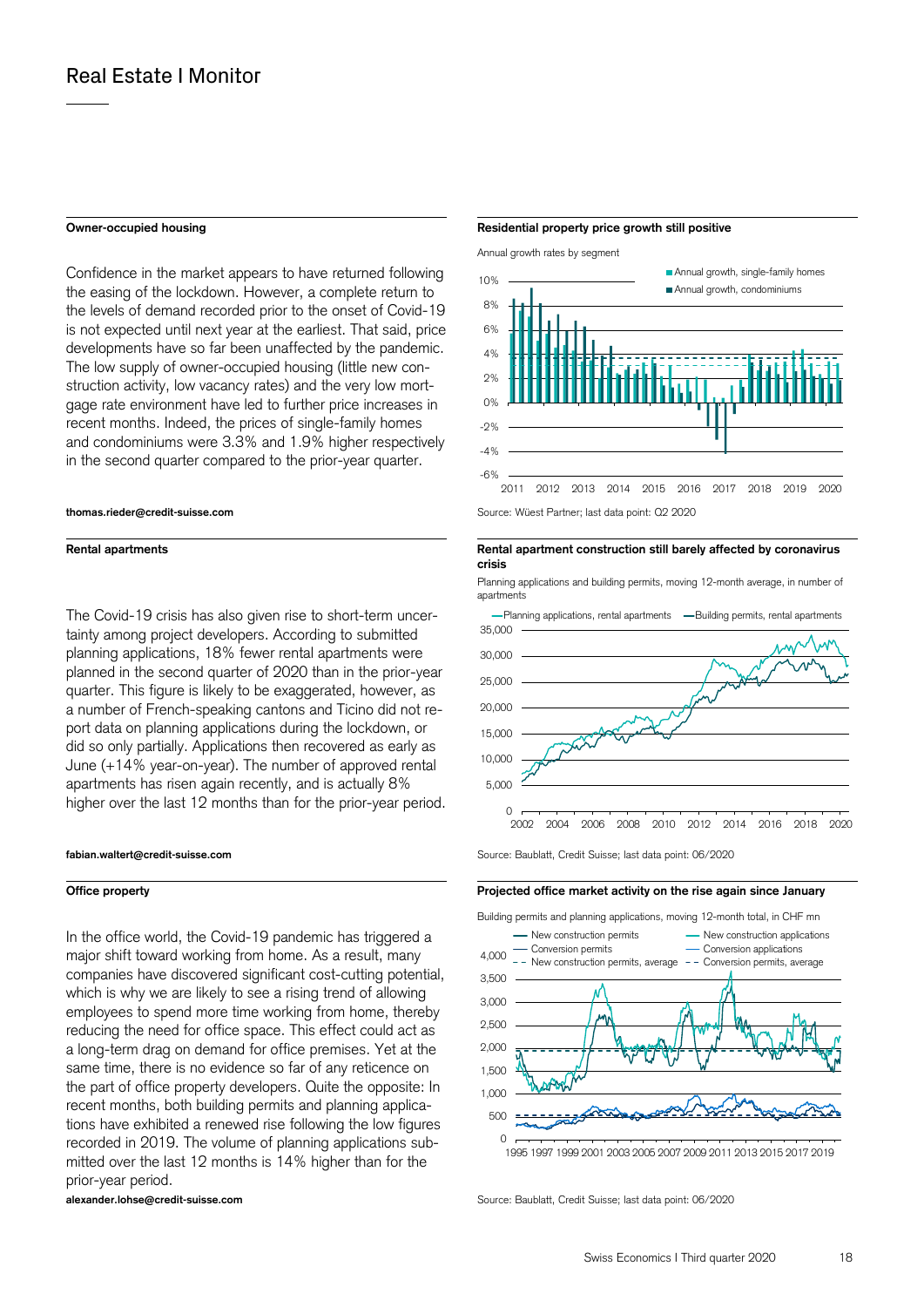## Purchasing Managers' Index (PMI) **Industrial Activity Industrial Activity**

Purchasing managers stand at the beginning of the production process. The PMI uses this forward-looking feature to forecast the level of economic activity. The index is based on a monthly survey conducted by procure.ch, the industry body for purchasing and supply management. Purchasing managers respond to eight questions on output, backlog of orders, purchasing volumes, purchase price, delivery times, stocks of purchases, stocks of finished goods, and employment. They indicate whether activity levels are higher, the same, or lower than in the preceding month. The percentage share of responses stating "higher" and "no change" are used to calculate the sub-indices, though only half of the "no change" share of responses is included. The PMI lies between 0 and 100, with a figure of more than 50 indicating an expansion of activity compared with the previous month.

## **Credit Suisse Export Barometer Exports**

The Credit Suisse Export Barometer takes as its basis the dependence of Swiss exports on foreign export markets. In constructing the export barometer, we have drawn together important leading industry indicators in Switzerland's 28 most important export markets. The values of these leading indicators are weighted on the basis of the share of exports that goes to each country. The export barometer consolidates this information to produce a single indicator. Since the values in question are standardized, the export barometer is calibrated in standard deviations. The zero line corresponds to the growth threshold. The long-term average growth of Swiss exports of approximately 5% is at 1.

## **CS CFA Society Switzerland Index <b>Example 20** Economic Activity

Financial analysts have their finger on the pulse of the economy. Since 2017, we have been conducting a monthly survey of financial analysts jointly with CFA Society Switzerland under the heading Financial Market Test Switzerland<sup>1</sup>. Analysts are questioned not only about their assessment of the current and future economic situation as well as the rate of inflation but also about financial market issues such as equity market performance and interest rate forecasts. The CS CFA Society Switzerland Index represents the balance of expectations regarding the development of Swiss economic activity over the coming six months.



Source: procure.ch, Credit Suisse

In standard deviation, values  $> 0 =$  growth





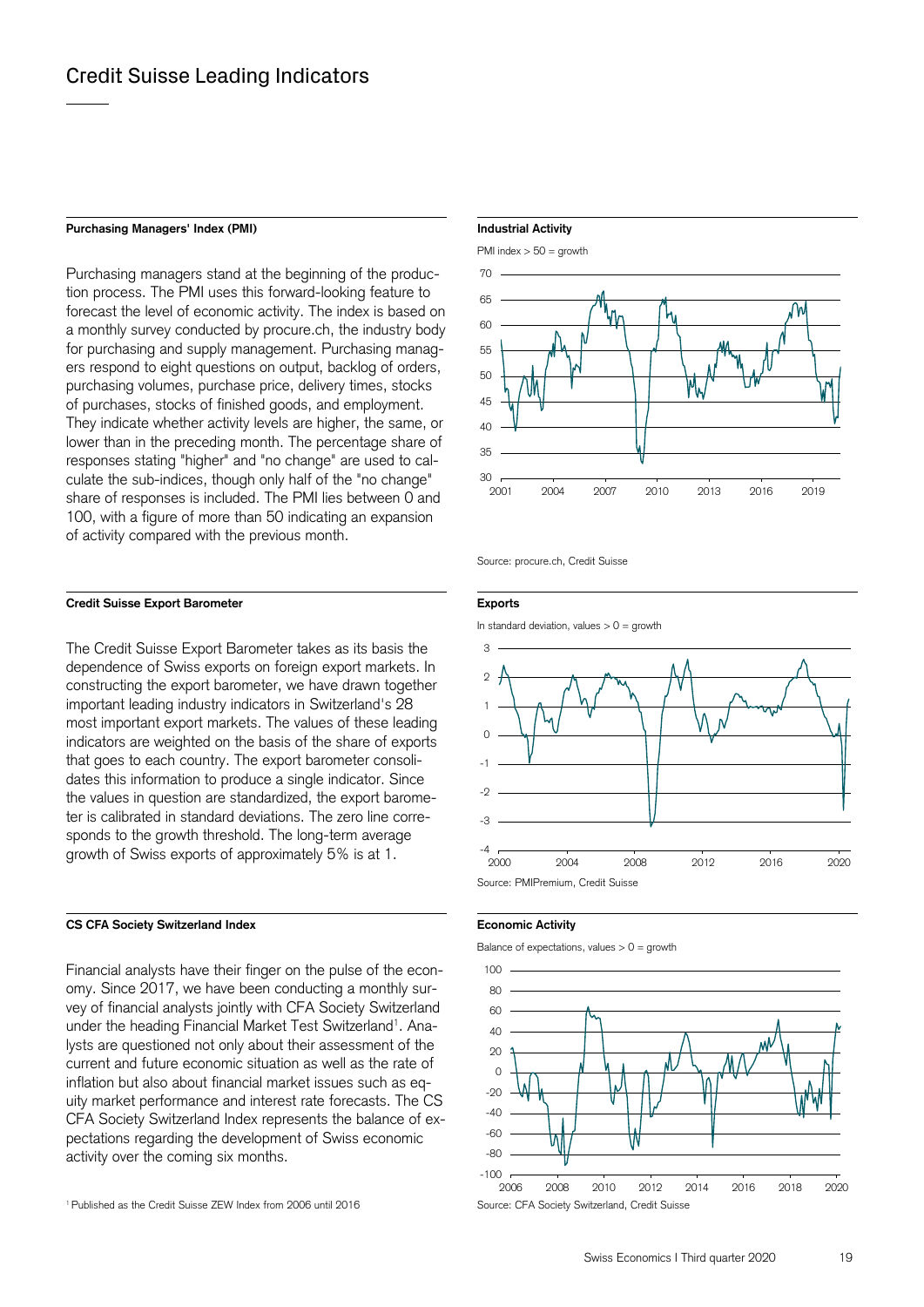The Swiss Construction Index is published once a quarter jointly by Credit Suisse and the Swiss Contractors' Association (SCA). It serves as a leading indicator for the state of Switzerland's construction sector by forecasting the volume of work in the core construction business in the coming quarter. The indicator is calculated by Credit Suisse and is based mainly on a quarterly survey conducted by the SCA among its members. Additional data is provided by the Swiss Federal Statistical Office and Baublatt. The Construction Index was launched in the first quarter of 1996.

Procure.ch, the professional association for purchasing and supply management and Credit Suisse launched a PMI for the services sector in 2014. The Services PMI is structured in exactly the same way as its industry counterpart. Values over 50.0 points mean expansion. It is based on a survey of purchasing managers from Swiss service providers. There are six subcomponents: type of business, new orders, order book, purchasing prices, sales prices and number of employees.

## **Macro Momentum Indicator Macro Momentum Indicator Economic Activity Economic Activity**

The Credit Suisse Macro Momentum Indicator (MMI) condenses the current performance of key Swiss economic data to a single figure. Data from economic surveys, consumption, the labor market, lending and the export economy are used to calculate a standardized momentum that is then weighted with the applicable correlation to GDP development. Values above (below) zero point toward an acceleration (slowdown) of the Swiss economy in the last three months compared with the past six months.

## **Swiss Construction Index Construction Industry Climate Construction Industry Climate**



Source: Swiss Contractor's Association, Credit Suisse

## **PMI Services PMI Services Activity in the services sector PMI Services Activity in the services sector**

PMI Services index > 50 = growth





Source: Datastream, Credit Suisse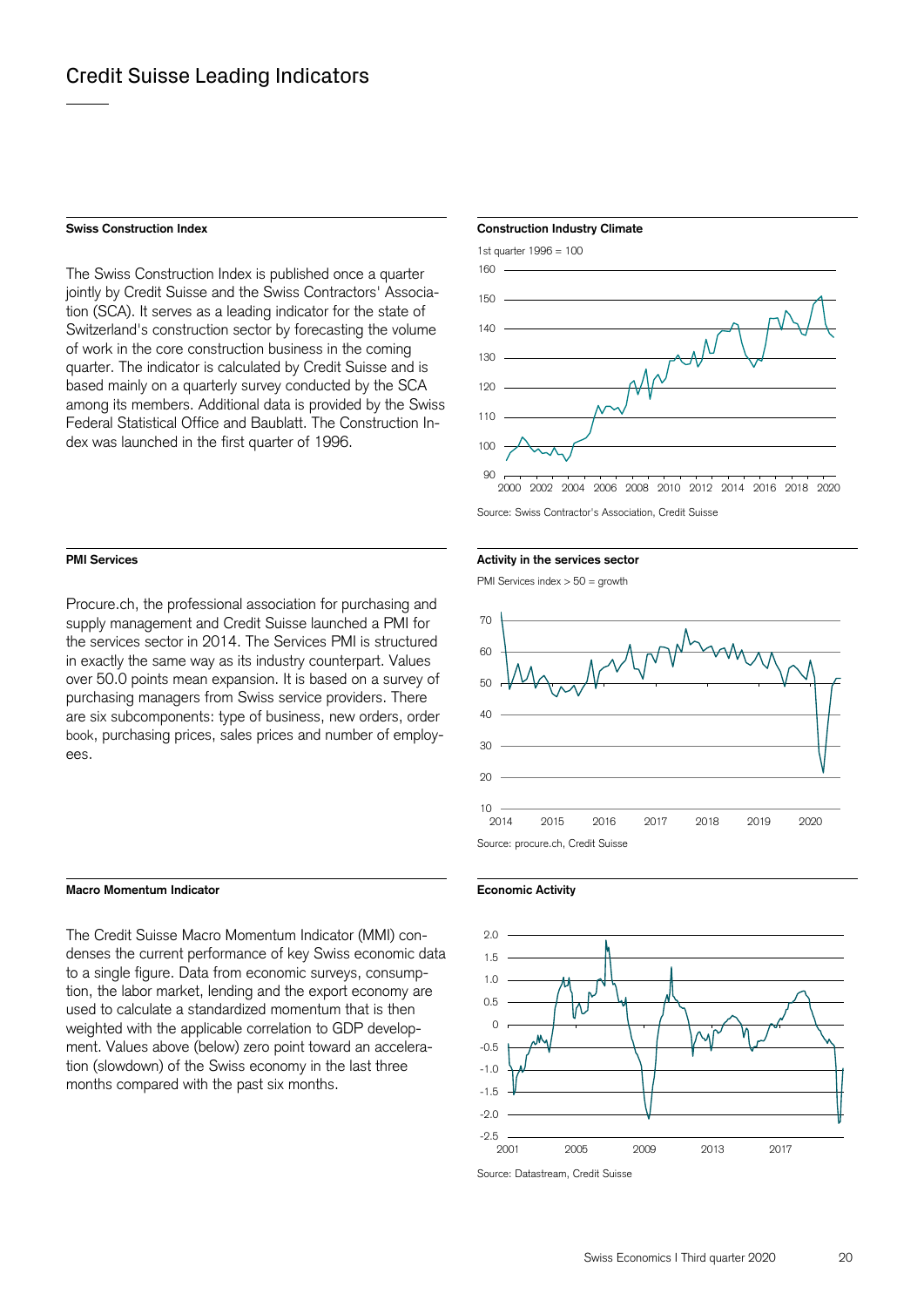## **Forecasts for the Swiss Economy**

|                                                                                               | 2020                 | 2020      | 2020P     | 2020P     | 2021P     | 2021P     | 2021P     | 2021P     | 2020P  | 2021P  |
|-----------------------------------------------------------------------------------------------|----------------------|-----------|-----------|-----------|-----------|-----------|-----------|-----------|--------|--------|
|                                                                                               | Quarter <sup>*</sup> | Quarter 2 | Quarter 3 | Quarter 4 | Quarter 1 | Quarter 2 | Quarter 3 | Quarter 4 |        |        |
| GDP (YoY, in %)                                                                               | $-0.7$               | $-9.3$    | $-4.1$    | $-1.9$    | 0.6       | 9.8       | 3.5       | 0.7       | $-4.0$ | 3.5    |
| Consumer spending                                                                             | $-3.8$               | $-12.5$   | $-0.5$    | 8.0       | 1.7       | 1.7       | 1.7       | 1.7       | $-2.1$ | 1.7    |
| Government expenditure                                                                        | 2.4                  | 2.5       | 3.5       | 3.5       | 3.0       | 3.0       | 3.0       | 3.0       | 3.0    | 3.0    |
| Gross capital investment                                                                      | 0.2                  | $-7.8$    | $-2.8$    | $-2.2$    | 2.1       | 1.7       | 1.8       | 1.8       | $-3.2$ | 1.9    |
| Construction investment                                                                       | 1.9                  | $-2.7$    | $-3.0$    | $-3.0$    | 1.5       | 1.5       | 1.5       | 1.5       | $-1.8$ | 1.5    |
| Investment in plant and equipment                                                             | $-0.6$               | $-11.0$   | $-2.7$    | $-2.0$    | 2.0       | 2.0       | 2.0       | 2.0       | $-4.0$ | 2.0    |
| Exports (goods and services)                                                                  | 0.0                  | $-15.7$   | $-5.5$    | $-4.7$    | 7.0       | 7.0       | 7.0       | 7.0       | $-6.5$ | 7.0    |
| Imports (goods and services)                                                                  | 0.0                  | $-17.2$   | $-3.3$    | $-3.3$    | 4.0       | 4.0       | 4.0       | 4.0       | $-6.0$ | 4.0    |
| Inflation (in %)                                                                              | $-0.1$               | $-1.3$    | $-0.9$    | $-0.6$    | $-0.4$    | 0.4       | 0.6       | 0.5       | $-0.7$ | 0.3    |
| Unemployment (in %)                                                                           | 2.7                  | 3.2       | 3.4       | 3.6       | 3.9       | 4.0       | 3.9       | 3.8       | 3.2    | 3.9    |
| Employment growth FTEs (YoY, in %)                                                            | 0.8                  | $-0.2$    | $-1.0$    | $-1.5$    | $-1.0$    | 0.5       | 0.7       | 0.9       | $-0.5$ | 0.3    |
| Net immigration (in thousands)                                                                |                      |           |           |           |           |           |           |           | 50.000 | 45.000 |
| Nominal wage growth (YoY, in %)                                                               |                      |           |           |           |           |           |           |           | 0.5    | 0.1    |
| Source: Federal Statistics Office, State Secretariat for Economic Affairs SECO, Credit Suisse |                      |           |           |           |           |           |           |           |        |        |

## **Forecasts for the World Economy**

|                             | <b>Forecasts</b> |           |        |                        | Structure                |                              |        | <b>Significance for Switzerland</b>         |  |
|-----------------------------|------------------|-----------|--------|------------------------|--------------------------|------------------------------|--------|---------------------------------------------|--|
| Forecasts                   | <b>GDP</b>       | YoY, in % |        | Inflation<br>YoY, in % | Population<br>In million | <b>GDP</b><br>In USD billion | In $%$ | Share of exports Share of imports<br>In $%$ |  |
|                             | 2020             | 2021      | 2020   | 2021                   | 2018                     | 2018                         | 2018   | 2018                                        |  |
| World                       | $-4.1$           | 3.9       | 1.8    | 2.3                    | 7.593                    | 84.930                       | 100    | 100                                         |  |
| <b>US</b>                   | $-5.5$           | 3.4       | 1.1    | 1.9                    | 327                      | 20.580                       | 16.3   | 6.2                                         |  |
| Euro zone                   | $-8.0$           | 5.5       | 0.5    | 0.9                    | 342                      | 13.639                       | 44.3   | 61.7                                        |  |
| Germany                     | $-6.6$           | 3.8       | 0.9    | 1.1                    | 83                       | 3.951                        | 18.8   | 27.1                                        |  |
| France                      | $-10.1$          | 6.5       | 0.4    | 0.7                    | 65                       | 2.780                        | 6.5    | 8.0                                         |  |
| Italy                       | $-10.6$          | 5.6       | $-0.1$ | 0.7                    | 60                       | 2.076                        | 6.2    | 9.3                                         |  |
| UK                          | $-10.5$          | 6.4       | 0.9    | 1.3                    | 66                       | 2.829                        | 4.0    | 3.8                                         |  |
| Japan                       | $-4.9$           | 1.5       | $-0.3$ | 0.3                    | 126                      | 4.972                        | 3.3    | 1.7                                         |  |
| China                       | 3.3              | 5.6       | 2.7    | 2.6                    | 1.395                    | 13.368                       | 5.2    | 7.1                                         |  |
| $\sim$ $\sim$ $\sim$ $\sim$ |                  |           |        |                        |                          |                              |        |                                             |  |

Source: Datastream, International Monetary Fund, Credit Suisse

# **Interest Rates and Monetary Policy Data**

|                                                                  | Current | 3-month | 12-month |                                    | 07/2020 | 06/2020 | 07/2019 |
|------------------------------------------------------------------|---------|---------|----------|------------------------------------|---------|---------|---------|
| SNB target range (in %)                                          | $-0.75$ | $-0.75$ | $-0.75$  | MO money supply (CHF bn)           | 703.7   | 684.0   | 556.8   |
| 10-year government bond yields (in %)                            | $-0.46$ | $-0.2$  | $-0.2$   | M1 money supply (%, YoY)           | 4.7     | 4.4     | 4.7     |
|                                                                  |         |         |          | M2 money supply (%, YoY)           | 2.4     | 2.1     | 3.4     |
|                                                                  |         |         |          | M3 money supply (%, YoY)           | 3.8     | 3.1     | 3.3     |
|                                                                  |         |         |          | Foreign currency reserves (CHF bn) | 847.0   | 851.1   | 767.9   |
| $\sim$ $\sim$ $\sim$<br>$\sim$<br>$\sim$ $\sim$ $\sim$<br>$\sim$ |         |         |          |                                    |         |         |         |

Source: Datastream, Bloomberg, Credit Suisse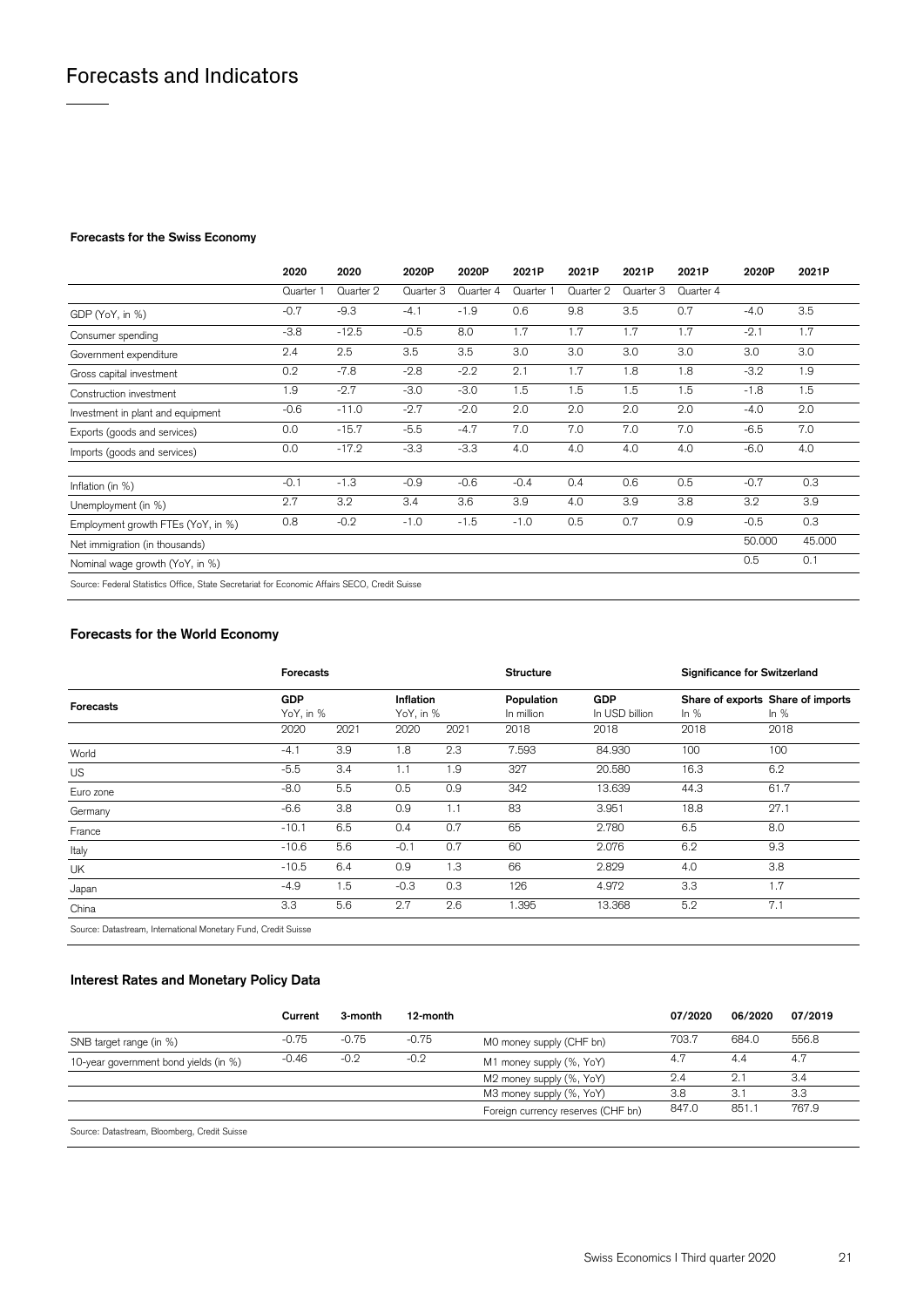# Important Information

This report represents the views of the Investment Strategy Department of CS and has not been prepared in accordance with the legal requirements designed to promote the independence of investment research. It is not a product of the Credit Suisse Research Department even if it references published research recommendations. CS has policies in place to manage conflicts of interest including policies relating to dealing ahead of the dissemination of investment research. These policies do not apply to the views of Investment Strategists contained in this report.

# Risk Warning

Every investment involves risk, especially with regard to fluctuations in value and return. If an investment is denominated in a currency other than your base currency, changes in the rate of exchange may have an adverse effect on value, price or income.

This document may include information on investments that involve special risks. You should seek the advice of your independent financial advisor prior to taking any investment decisions based on this document or for any necessary explanation of its contents. Further information is also available in the information brochure "Risks Involved in Trading Financial Instruments" available from the Swiss Bankers Association.

#### **Past performance is not an indicator of future performance. Performance can be affected by commissions, fees or other charges as well as exchange rate fluctuations.**

## **Financial market risks**

Historical returns and financial market scenarios are no reliable indicators of future performance. The price and value of investments mentioned and any income that might accrue could fall or rise or fluctuate. You should consult with such advisor(s) as you consider necessary to assist you in making these determinations.

Investments may have no public market or only a restricted secondary market. Where a secondary market exists, it is not possible to predict the price at which investments will trade in the market or whether such market will be liquid or illiquid.

#### **Emerging markets**

Where this document relates to emerging markets, you should be aware that there are uncertainties and risks associated with investments and transactions in various types of investments of, or related or linked to, issuers and obligors incorporated, based or principally engaged in business in emerging markets countries. Investments related to emerging markets countries may be considered speculative, and their prices will be much more volatile than those in the more developed countries of the world. Investments in emerging markets investments should be made only by sophisticated investors or experienced professionals who have independent knowledge of the relevant markets, are able to consider and weigh the various risks presented by such investments, and have the financial resources necessary to bear the substantial risk of loss of investment in such investments. It is your responsibility to manage the risks which arise as a result of investing in emerging markets investments and the allocation of assets in your portfolio. You should seek advice from your own advisers with regard to the various risks and factors to be considered when investing in an emerging markets investment.

### **Alternative investments**

Hedge funds are not subject to the numerous investor protection regulations that apply to regulated authorized collective investments and hedge fund managers are largely unregulated. Hedge funds are not limited to any particular investment discipline or trading strategy, and seek to profit in all kinds of markets by using leverage, derivatives, and complex speculative investment strategies that may increase the risk of investment loss.

Commodity transactions carry a high degree of risk, including the loss of the entire investment, and may not be suitable for many private investors. The performance of such investments depends on unpredictable factors such as natural catastrophes, climate influences, hauling capacities, political unrest, seasonal fluctuations and strong influences of rolling-forward, particularly in futures and indices.

Investors in real estate are exposed to liquidity, foreign currency and other risks, including cyclical risk, rental and local market risk as well as environmental risk, and changes to the legal situation.

## **Private Equity**

Private Equity (hereafter "PE") means private equity capital investment in companies that are not traded publicly (i.e. are not listed on a stock exchange), they are complex, usually illiquid and long-lasting. Investments in a PE fund generally involve a significant degree of financial and/or business risk. Investments in PEfunds are not principal-protected nor guaranteed. Investors will be required to meet capital calls of investments over an extended period of time. Failure to do so may traditionally result in the forfeiture of a portion or the entirety of the capital account, forego any future income or gains on investments made prior to such default and among other things, lose any rights to participate in future investments or forced to sell their investments at a very low price, much lower than secondary market valuations. Companies or funds may be highly leveraged and therefore may be more sensitive to adverse business and/or financial developments or economic factors. Such investments may face intense competition, changing business or economic conditions or other developments that may adversely affect their performance.

### **Interest rate and credit risks**

The retention of value of a bond is dependent on the creditworthiness of the Issuer and/or Guarantor (as applicable), which may change over the term of the bond. In the event of default by the Issuer and/or Guarantor of the bond, the bond or any income derived from it is not guaranteed and you may get back none of, or less than, what was originally invested.

# Investment Strategy Department

Investment Strategists are responsible for multi-asset class strategy formation and subsequent implementation in CS's discretionary and advisory businesses. If shown, Model Portfolios are provided for illustrative purposes only. Your asset allocation, portfolio weightings and performance may look significantly different based on your particular circumstances and risk tolerance. Opinions and views of Investment Strategists may be different from those expressed by other Departments at CS. Investment Strategist views may change at any time without notice and with no obligation to update. CS is under no obligation to ensure that such updates are brought to your attention.

From time to time, Investment Strategists may reference previously published Research articles, including recommendations and rating changes collated in the form of lists. The recommendations contained herein are extracts and/or references to previously published recommendations by Credit Suisse Research. For equities, this relates to the respective Company Note or Company Summary of the issuer. Recommendations for bonds can be found within the respective Research Alert (bonds) publication or Institutional Research Flash/Alert – Credit Update Switzerland. These items are available on request or from https://investment.credit-suisse.com. Disclosures are available from www.credit-suisse.com/disclosure.

# Global disclaimer/Important Information

The information provided herein constitutes marketing material; it is not investment research.

This document is not directed to, or intended for distribution to or use by, any person or entity who is a citizen or resident of or located in any locality, state, country or other jurisdiction where such distribution, publication, availability or use would be contrary to law or regulation or which would subject CS to any registration or licensing requirement within such jurisdiction.

References in this document to CS include Credit Suisse AG, the Swiss bank, its subsidiaries and affiliates. For more information on our structure, please use the following link: http://www.credit-suisse.com

**NO DISTRIBUTION, SOLICITATION, OR ADVICE:** This document is provided for information and illustrative purposes and is intended for your use only. It is not a solicitation, offer or recommendation to buy or sell any security or other financial instrument. Any information including facts, opinions or quotations, may be condensed or summarized and is expressed as of the date of writing. The information contained in this document has been provided as a general market commentary only and does not constitute any form of regulated investment research financial advice, legal, tax or other regulated service. It does not take into account the financial objectives, situation or needs of any persons, which are necessary considerations before making any investment decision. You should seek the advice of your independent financial advisor prior to taking any investment decisions based on this document or for any necessary explanation of its contents. This document is intended only to provide observations and views of CS at the date of writing, regardless of the date on which you receive or access the information. Observations and views contained in this document may be different from those expressed by other Departments at CS and may change at any time without notice and with no obligation to update. CS is under no obligation to ensure that such updates are brought to your attention. **FORECASTS & ESTIMATES:** Past performance should not be taken as an indication or quarantee of future performance, and no representation or warranty, express or implied, is made regarding future performance. To the extent that this document contains statements about future performance, such statements are forward looking and subject to a number of risks and uncertainties. Unless indicated to the contrary, all figures are unaudited. All valuations mentioned herein are subject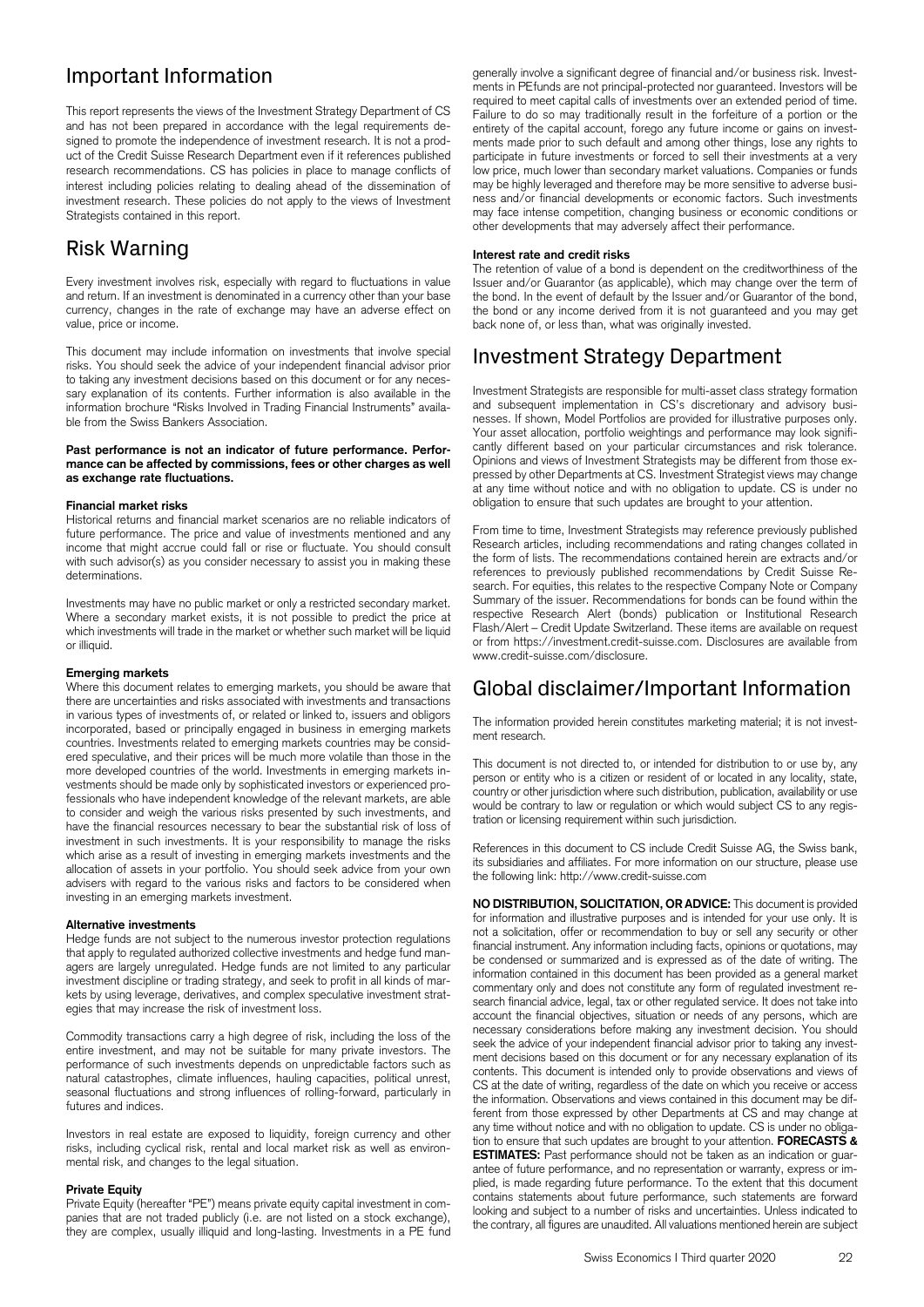to CS valuation policies and procedures. **CONFLICTS:** CS reserves the right to remedy any errors that may be present in this document. CS, its affiliates and/or their employees may have a position or holding, or other material interest or effect transactions in any securities mentioned or options thereon, or other investments related thereto and from time to time may add to or dispose of such investments. CS may be providing, or have provided within the previous 12 months, significant advice or investment services in relation to the investments listed in this document or a related investment to any company or issuer mentioned. Some investments referred to in this document will be offered by a single entity or an associate of CS or CS may be the only market maker in such investments. CS is involved in many businesses that relate to companies mentioned in this document. These businesses include specialized trading, risk arbitrage, market making, and other proprietary trading. **TAX:** Nothing in this document constitutes investment, legal, accounting or tax advice. CS does not advise on the tax consequences of investments and you are advised to contact an independent tax advisor. The levels and basis of taxation are dependent on individual circumstances and are subject to change. **SOURCES:** Information and opinions presented in this document have been obtained or derived from sources which in the opinion of CS are reliable, but CS makes no representation as to their accuracy or completeness. CS accepts no liability for a loss arising from the use of this document. **WEBSITES:** This document may provide the addresses of, or contain hyperlinks to, websites. Except to the extent to which the document refers to website material of CS, CS has not reviewed the linked site and takes no responsibility for the content contained therein. Such address or hyperlink (including addresses or hyperlinks to CS's own website material) is provided solely for your convenience and information and the content of the linked site does not in any way form part of this document. Accessing such website or following such link through this document or CS's website shall be at your own risk. **DATA** PRIVACY: Your Personal Data will be processed in accordance with the Credit Suisse privacy statement accessible at your domicile through the official Credit Suisse website https://www.credit-suisse.com. In order to provide you with marketing materials concerning our products and services, Credit Suisse Group AG and its subsidiaries may process your basic Personal Data (i.e. contact details such as name, e-mail address) until you notify us that you no longer wish to receive them. You can opt-out from receiving these materials at any time by informing your Relationship Manager.

### **Distributing entities**

Except as otherwise specified herein, this report is distributed by Credit Suisse AG, a Swiss bank, authorized and regulated by the Swiss Financial Market Supervisory Authority.

**Austria:** This report is either distributed by CREDIT SUISSE (LUXEMBOURG) S.A. Zweigniederlassung Österreich (the "Austria branch") or by Credit Suisse (Deutschland) AG. The Austria branch is a branch of CREDIT SUISSE (LUX-EMBOURG) S.A., a duly authorized credit institution in the Grand Duchy of Luxembourg with registered address 5, rue Jean Monnet, L-2180 Luxembourg. The Austria branch is subject to the prudential supervision of the Luxembourg supervisory authority, the Commission de Surveillance du Secteur Financier (CSSF), 283, route d'Arlon, L-1150 Luxembourg, Grand Duchy of Luxembourg, as well as of the Austrian supervisory authority, the Financial Market Authority (FMA), Otto-Wagner Platz 5, A-1090 Vienna, Austria. Credit Suisse (Deutschland) Aktiengesellschaft is supervised by the German supervisory authority Bundesanstalt für Finanzdienstleistungsaufsicht ("BaFin") in collaboration with the Austrian supervisory authority, the Financial Market Authority (FMA), Otto-Wagner Platz 5, A-1090 Vienna, Austria. **Bahrain**: This report is distributed by Credit Suisse AG, Bahrain Branch, a branch of Credit Suisse AG, Zurich/Switzerland, duly authorized and regulated by the Central Bank of Bahrain (CBB) as an Investment Business Firm Category 2. Related financial services or products are only made available to Accredited Investors, as defined by the CBB, and are not intended for any other persons. The Central Bank of Bahrain has not reviewed, nor has it approved, this document or the marketing of any investment vehicle referred to herein in the Kingdom of Bahrain and is not responsible for the performance of any such investment vehicle. Credit Suisse AG, Bahrain Branch is located at Level 21-22, East Tower, Bahrain World Trade Centre, Manama, Kingdom of Bahrain. **Chile:** This report is distributed by Credit Suisse Agencia de Valores (Chile) Limitada, a branch of Credit Suisse AG (incorporated in the Canton of Zurich), regulated by the Chilean Financial Market Commission. Neither the issuer nor the securities have been registered with the Financial Market Commission of Chile (Comisión para el Mercado Financiero) pursuant to Law no. 18.045, the Ley de Mercado de Valores, and regulations thereunder, so they may not be offered or sold publicly in Chile. This document does not constitute an offer of, or an invitation to subscribe for or purchase, the securities in the Republic of Chile, other than to individually identified investors pursuant to a private offering within the meaning of article 4 of the Ley de Mercado de Valores (an offer that is not "addressed to the public in general or to a certain sector or specific group of the public"). **DIFC**: This information is being distributed by Credit Suisse AG (DIFC Branch). Credit Suisse AG (DIFC Branch) is licensed and regulated by the Dubai Financial Services Authority ("DFSA"). Related financial services or products are only made available to Professional Clients or Market Counterparties, as defined by the DFSA, and are not intended for any other persons. Credit Suisse AG (DIFC Branch) is located on Level 9 East, The Gate Building, DIFC, Dubai, United Arab Emirates. **France:** This report is distributed by Credit Suisse (Luxembourg) S.A. Succursale en France

(the "France branch") which is a branch of Credit Suisse (Luxembourg) S.A., a duly authorized credit institution in the Grand Duchy of Luxembourg with registered address 5, rue Jean Monnet, L-2180 Luxembourg. The France branch is subject to the prudential supervision of the Luxembourg supervisory authority, the Commission de Surveillance du Secteur Financier (CSSF), and of the French supervisory authorities, the Autorité de Contrôle Prudentiel et de Résolution (ACPR) and the Autorité des Marchés Financiers (AMF). **Germany:** This report is distributed by Credit Suisse (Deutschland) Aktiengesellschaft regulated by the Bundesanstalt für Finanzdienstleistungsaufsicht ("BaFin"). **Guernsey:** This report is distributed by Credit Suisse AG Guernsey Branch, a branch of Credit Suisse AG (incorporated in the Canton of Zurich), with its place of business at Helvetia Court, Les Echelons, South Esplanade, St Peter Port, Guernsey. Credit Suisse AG Guernsey Branch is wholly owned by Credit Suisse AG and is regulated by the Guernsey Financial Services Commission. Copies of the latest audited accounts of Credit Suisse AG are available on request. **India:** This report is distributed by Credit Suisse Securities (India) Private Limited (CIN no. U67120MH1996PTC104392) regulated by the Securities and Exchange Board of India as Research Analyst (registration no. INH 000001030), as Portfolio Manager (registration no. INP000002478) and as Stock Broker (registration no. INZ000248233), having registered address at 9th Floor, Ceejay House, Dr. Annie Besant Road, Worli, Mumbai – 400 018, India, T- +91-22 6777 3777. **Israel:** If distributed by Credit Suisse Financial Services (Israel) Ltd. in Israel: This document is distributed by Credit Suisse Financial Services (Israel) Ltd. Credit Suisse AG, including the services offered in Israel, is not supervised by the Supervisor of Banks at the Bank of Israel, but by the competent banking supervision authority in Switzerland. Credit Suisse Financial Services (Israel) Ltd. is a licensed investment marketer in Israel and thus, its investment marketing activities are supervised by the Israel Securities Authority. **Italy:** This report is distributed in Italy by Credit Suisse (Italy) S.p.A., a bank incorporated and registered under Italian law subject to the supervision and control of Banca d'Italia and CONSOB. **Lebanon:** This report is distributed by Credit Suisse (Lebanon) Finance SAL ("CSLF"), a financial institution incorporated in Lebanon and regulated by the Central Bank of Lebanon ("CBL") and having a financial institution license number 42. Credit Suisse (Lebanon) Finance SAL is subject to the CBL's laws and circulars as well as the laws and regulations of the Capital Markets Authority of Lebanon ("CMA"). CSLF is a subsidiary of Credit Suisse AG and part of the Credit Suisse Group (CS). The CMA does not accept any responsibility for the content of the information included in this report, including the accuracy or completeness of such information. The liability for the content of this report lies with the issuer, its directors and other persons, such as experts, whose opinions are included in the report with their consent. The CMA has also not assessed the suitability of the investment for any particular investor or type of investor. It is hereby expressly understood and acknowledged that investments in financial markets may involve a high degree of complexity and risk of loss in value and may not be suitable to all investors. The suitability assessment performed by CSLF with respect to this investment will be undertaken based on information that the investor would have provided to CSLF as at the date of such assessment and in accordance with Credit Suisse internal policies and processes. It is understood that the English language will be used in all communication and documentation provided by CS and/or CSLF. By accepting to invest in the product, the investor expressly and irrevocably confirms that he fully understands, and has no objection to the use of the English language. **Luxembourg:** This report is distributed by Credit Suisse (Luxembourg) S.A., a duly authorized credit institution in the Grand Duchy of Luxembourg with registered address 5, rue Jean Monnet, L-2180 Luxembourg. Credit Suisse (Luxembourg) S.A. is subject to the prudential supervision of the Luxembourg supervisory authority, the Commission de Surveillance du Secteur Financier (CSSF). **Mexico:**  This document represents the vision of the person who provides his/her services to C. Suisse Asesoría México, S.A. de C.V. ("C. Suisse Asesoría") and/or Banco Credit Suisse (México), S.A., Institución de Banca Múltiple, Grupo Financiero Credit Suisse (México) ("Banco CS") so that both C. Suisse Asesoría and Banco CS reserve the right to change their mind at any time not assuming any liability in this regard. This document is distributed for informational purposes only, and does not imply a personal recommendation or suggestion, nor the invitation to celebrate any operation and does not replace the communication you have with your executive in relation to C. Suisse Asesoría and/or Banco CS prior to taking any investment decision. C. Suisse Asesoría and/or Banco CS does not assume any responsibility for investment decisions based on information contained in the document sent, as the same may not take into account the context of the investment strategy and objectives of particular clients. Prospectus, brochures, investment regimes of investment funds, annual reports or periodic financial information contain all additional useful information for investors. These documents can be obtained free of charge directly from issuers, operators of investment funds, in the Internet page of the stock exchange in which they are listed or through its executive in C. Suisse Asesoría and/or Banco CS. Past performance and the various scenarios of existing markets do not guarantee present or future yields. In the event that the information contained in this document is incomplete, incorrect or unclear, please contact your Executive of C. Suisse Asesoría and/or Banco CS as soon as possible. It is possible that this document may suffer modifications without any responsibility for C. Suisse Asesoría and/or Banco CS. This document is distributed for informational purposes only and is not a substitute for the Operations Reports and/or Account Statements you receive from C. Suisse Asesoría and/or Banco CS in terms of the General Provisions Applicable to Financial Institutions and other Legal Entities that Provide Investment Services